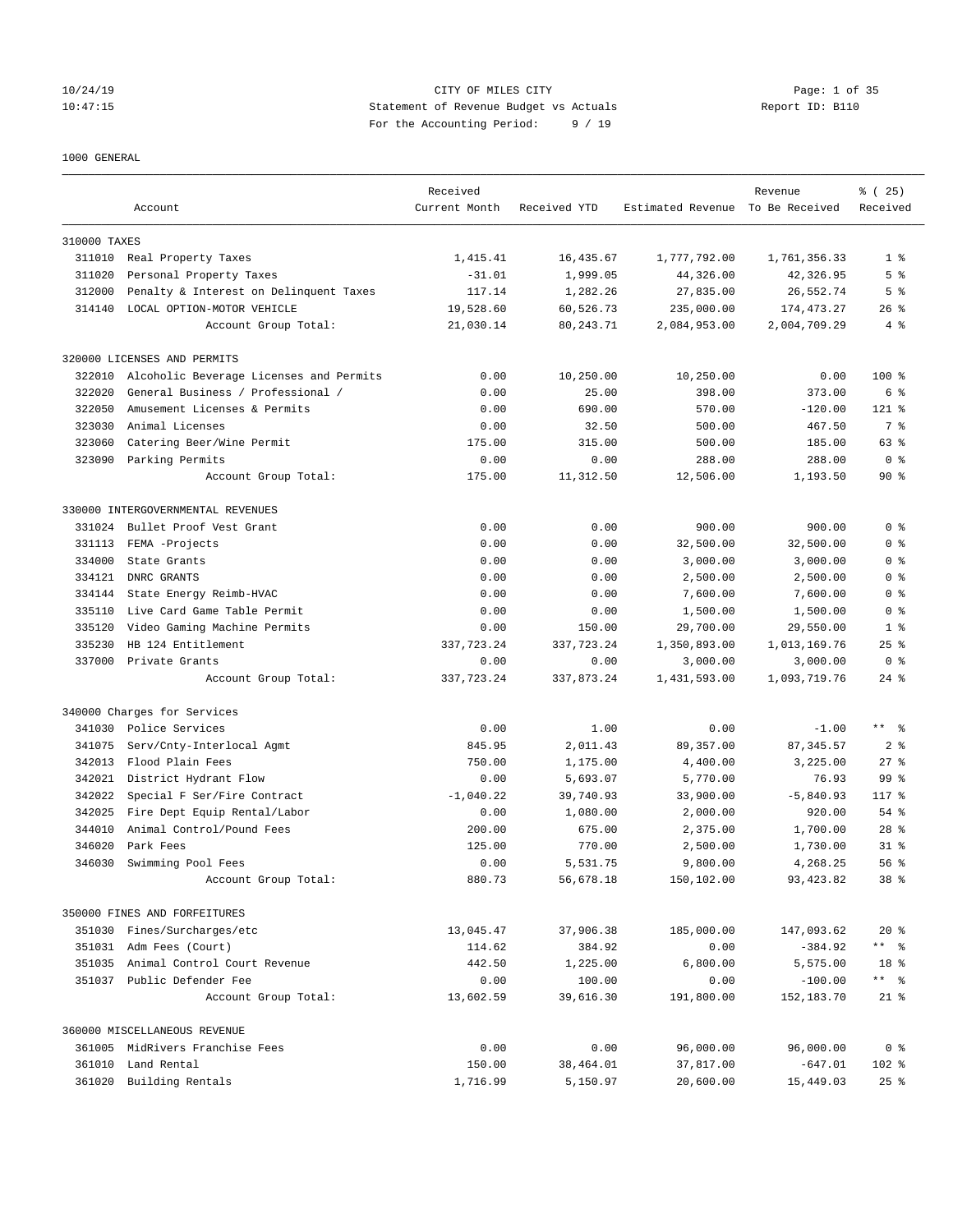## 10/24/19 CITY OF MILES CITY Page: 2 of 35 10:47:15 Statement of Revenue Budget vs Actuals Report ID: B110 For the Accounting Period: 9 / 19

#### 1000 GENERAL

|        |                                       | Received      |              |                   | Revenue        | % (25)          |
|--------|---------------------------------------|---------------|--------------|-------------------|----------------|-----------------|
|        | Account                               | Current Month | Received YTD | Estimated Revenue | To Be Received | Received        |
| 362020 | MISC REVENUE                          | 6,307.04      | 7,311.16     | 3,300.00          | $-4,011.16$    | $222$ %         |
| 362022 | Health Ins-MMIA Emp Benefits Prog     | 110.00        | 790.15       | 0.00              | $-790.15$      | $***$ $ -$      |
| 365000 | Contributions and Donations           | 0.00          | 50.00        | 0.00              | $-50.00$       | $***$ $ -$      |
| 365014 | Denton Field Project/2015             | 0.00          | $-450.00$    | 0.00              | 450.00         | $***$ $ -$      |
| 366040 | Misc.-BHS                             | 0.00          | 0.00         | 900.00            | 900.00         | 0 <sup>8</sup>  |
| 367000 | Sale of Junk or Salvage               | 0.00          | 0.00         | 4,100.00          | 4,100.00       | 0 <sup>8</sup>  |
|        | Account Group Total:                  | 8,284.03      | 51, 316.29   | 162,717.00        | 111,400.71     | $32$ $%$        |
|        | 370000 INVESTMENT EARNINGS            |               |              |                   |                |                 |
| 371010 | Investment Earnings                   | 0.00          | 1,711.96     | 11,000.00         | 9,288.04       | 16 <sup>8</sup> |
|        | Account Group Total:                  | 0.00          | 1,711.96     | 11,000.00         | 9,288.04       | 16 <sup>8</sup> |
|        | 380000 OTHER FINANCING SOURCES        |               |              |                   |                |                 |
| 382020 | Compensation for Loss of Fixed Assets | 0.00          | 0.00         | 48,100.00         | 48,100.00      | 0 <sup>8</sup>  |
| 383000 | Interfund Operating Transfer          | 34,134.00     | 78,806.00    | 610,038.00        | 531,232.00     | $13*$           |
|        | Account Group Total:                  | 34,134.00     | 78,806.00    | 658,138.00        | 579,332.00     | $12*$           |
|        | Total:<br>Fund                        | 415,829.73    | 657,558.18   | 4,702,809.00      | 4,045,250.82   | $14*$           |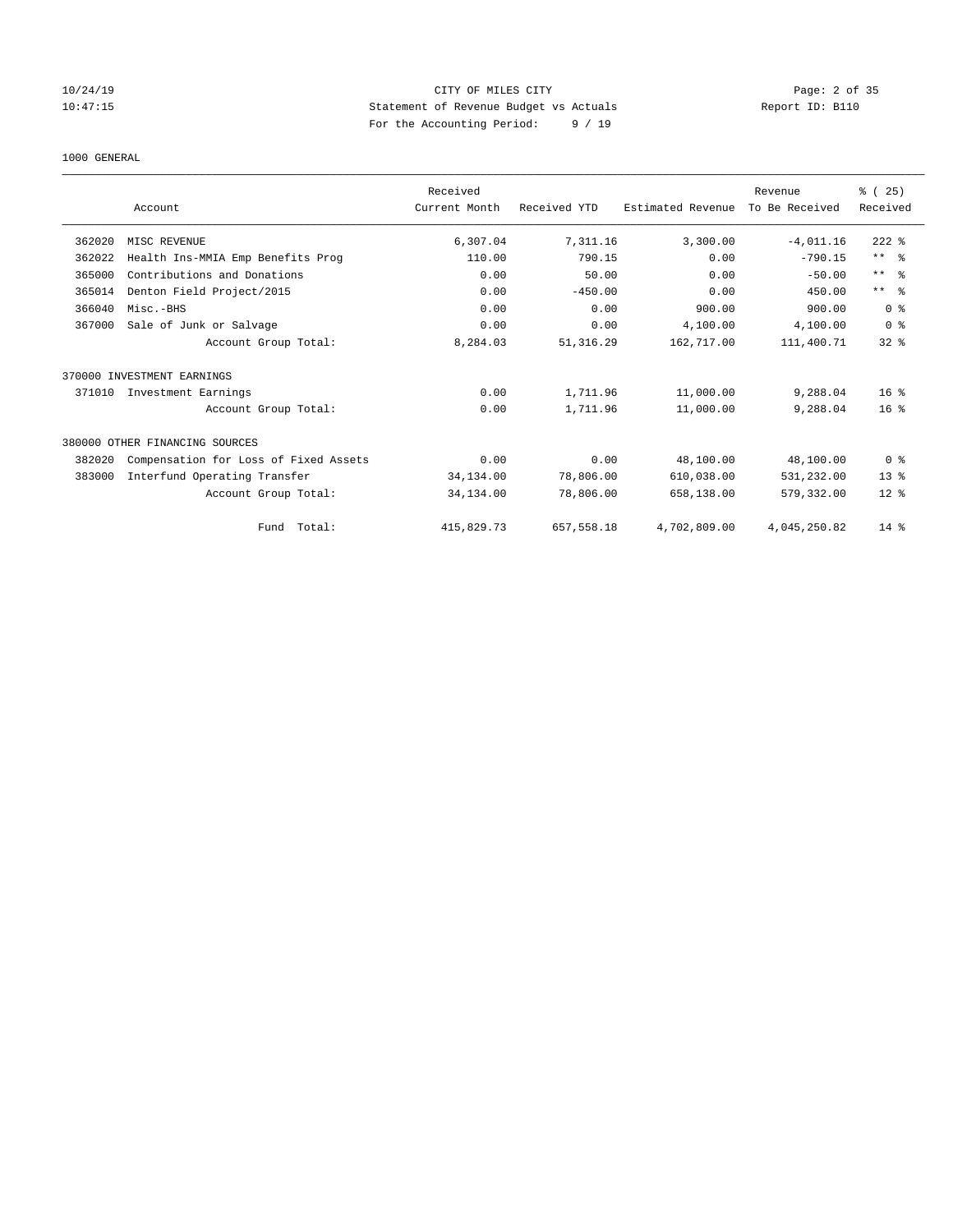## 10/24/19 CITY OF MILES CITY Page: 3 of 35 10:47:15 Statement of Revenue Budget vs Actuals Report ID: B110 For the Accounting Period: 9 / 19

# 2220 LIBRARY

|        |                                   | Received      |              |                   | Revenue        | % (25)              |
|--------|-----------------------------------|---------------|--------------|-------------------|----------------|---------------------|
|        | Account                           | Current Month | Received YTD | Estimated Revenue | To Be Received | Received            |
|        | 340000 Charges for Services       |               |              |                   |                |                     |
| 341075 | Serv/Cnty-Interlocal Agmt         | 0.00          | 0.00         | 41,015.00         | 41,015.00      | 0 <sup>8</sup>      |
| 346070 | Library Fees                      | 251.90        | 560.95       | 4,000.00          | 3,439.05       | $14$ %              |
| 346074 | Book Sales                        | 0.55          | 14.80        | 400.00            | 385.20         | $4\degree$          |
|        | Account Group Total:              | 252.45        | 575.75       | 45, 415.00        | 44,839.25      | 1 <sup>8</sup>      |
|        | 360000 MISCELLANEOUS REVENUE      |               |              |                   |                |                     |
| 365035 | Donation-Library Board of Trustee | 454.39        | 1,363.84     | 0.00              | $-1, 363.84$   | $***$ $\frac{6}{5}$ |
|        | Account Group Total:              | 454.39        | 1,363.84     | 0.00              | $-1, 363.84$   | $***$ $\approx$     |
|        | 380000 OTHER FINANCING SOURCES    |               |              |                   |                |                     |
| 383000 | Interfund Operating Transfer      | 25,445.00     | 76,335.00    | 305,344.00        | 229,009.00     | $25$ $%$            |
|        | Account Group Total:              | 25,445.00     | 76,335.00    | 305, 344.00       | 229,009.00     | 25%                 |
|        | Fund Total:                       | 26, 151.84    | 78, 274.59   | 350,759.00        | 272, 484.41    | $22$ $%$            |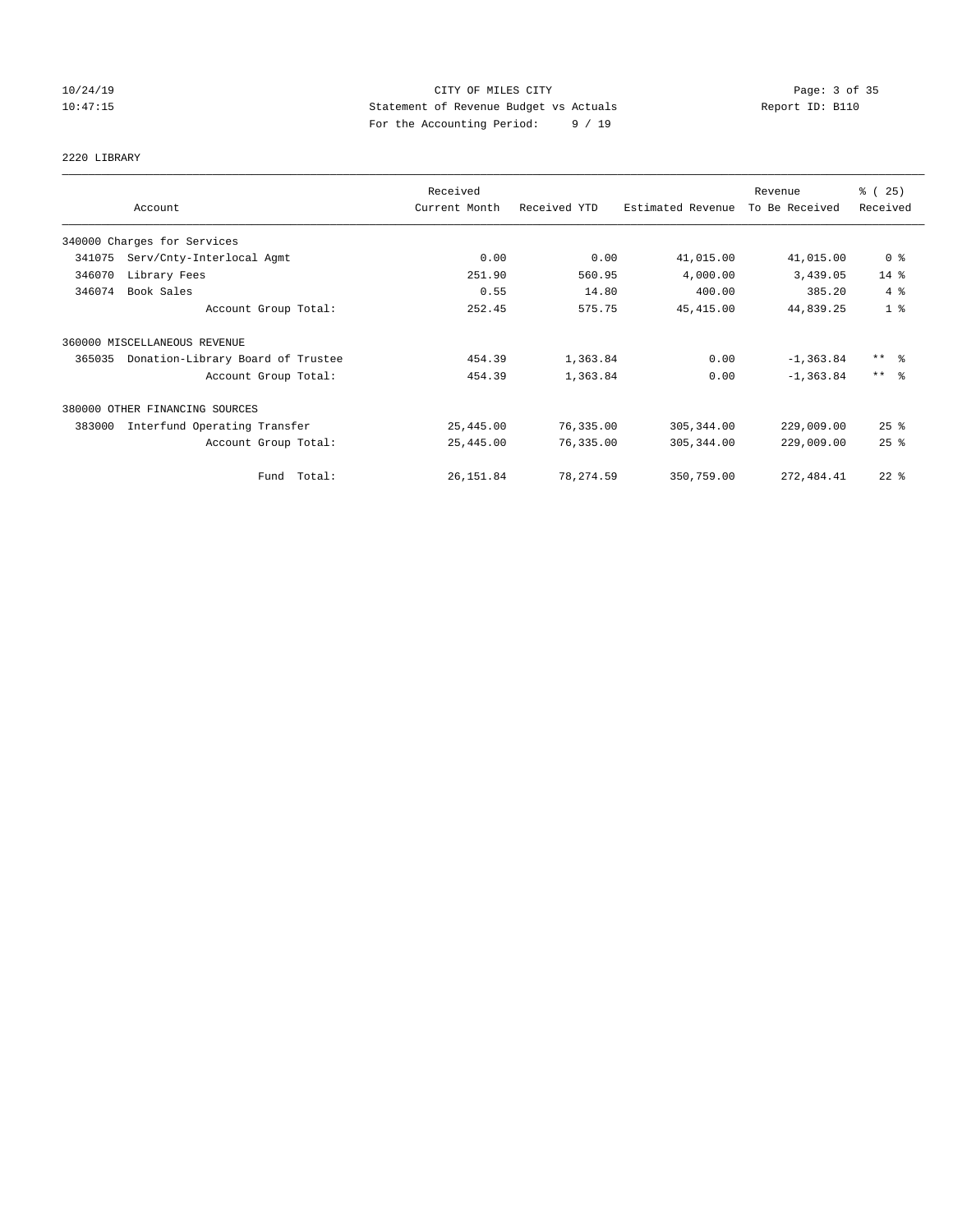## 10/24/19 CITY OF MILES CITY Page: 4 of 35 10:47:15 Statement of Revenue Budget vs Actuals Report ID: B110 For the Accounting Period: 9 / 19

2260 EMERGENCY DISASTER

|              | Account                                | Received<br>Current Month | Received YTD | Estimated Revenue | Revenue<br>To Be Received | % (25)<br>Received |
|--------------|----------------------------------------|---------------------------|--------------|-------------------|---------------------------|--------------------|
| 310000 TAXES |                                        |                           |              |                   |                           |                    |
| 311010       | Real Property Taxes                    | 13.94                     | 148.39       | 500.00            | 351.61                    | $30*$              |
| 311020       | Personal Property Taxes                | $-0.33$                   | 20.99        | 50.00             | 29.01                     | $42*$              |
| 312000       | Penalty & Interest on Delinquent Taxes | 1.12                      | 12.21        | 0.00              | $-12.21$                  | ** %               |
|              | Account Group Total:                   | 14.73                     | 181.59       | 550.00            | 368.41                    | 33 <sup>8</sup>    |
|              | Total:<br>Fund                         | 14.73                     | 181.59       | 550.00            | 368.41                    | $33*$              |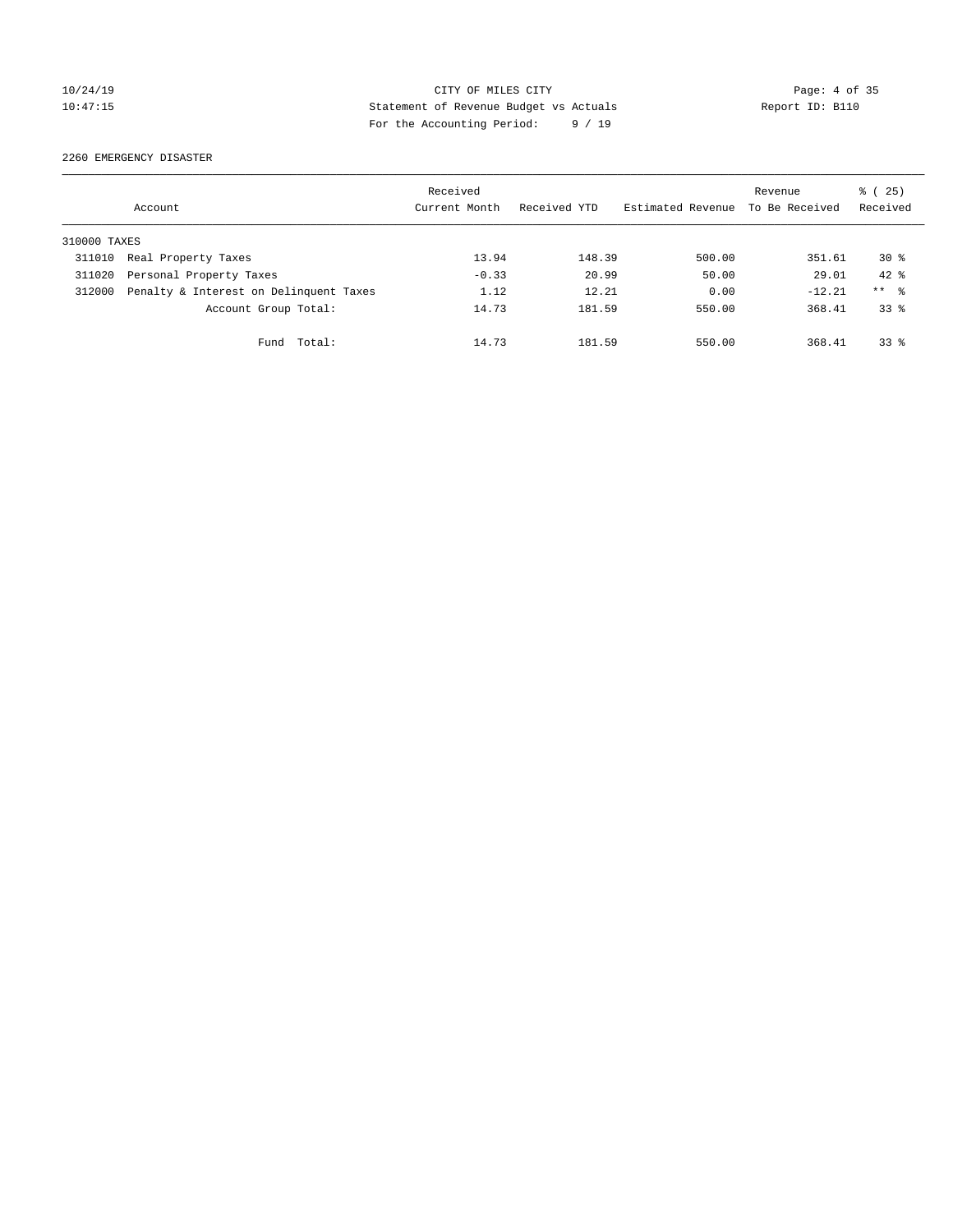## 10/24/19 CITY OF MILES CITY Page: 5 of 35 10:47:15 Statement of Revenue Budget vs Actuals Report ID: B110 For the Accounting Period: 9 / 19

2270 Health

| Account                                | Received<br>Current Month | Received YTD | Estimated Revenue | Revenue<br>To Be Received | 8 (25)<br>Received |
|----------------------------------------|---------------------------|--------------|-------------------|---------------------------|--------------------|
| 380000 OTHER FINANCING SOURCES         |                           |              |                   |                           |                    |
| Interfund Operating Transfer<br>383000 | 0.00                      | 0.00         | 11,500.00         | 11,500.00                 | 0 %                |
| Account Group Total:                   | 0.00                      | 0.00         | 11,500.00         | 11,500.00                 | 0 <sup>8</sup>     |
| Fund Total:                            | 0.00                      | 0.00         | 11,500.00         | 11,500.00                 | 0 %                |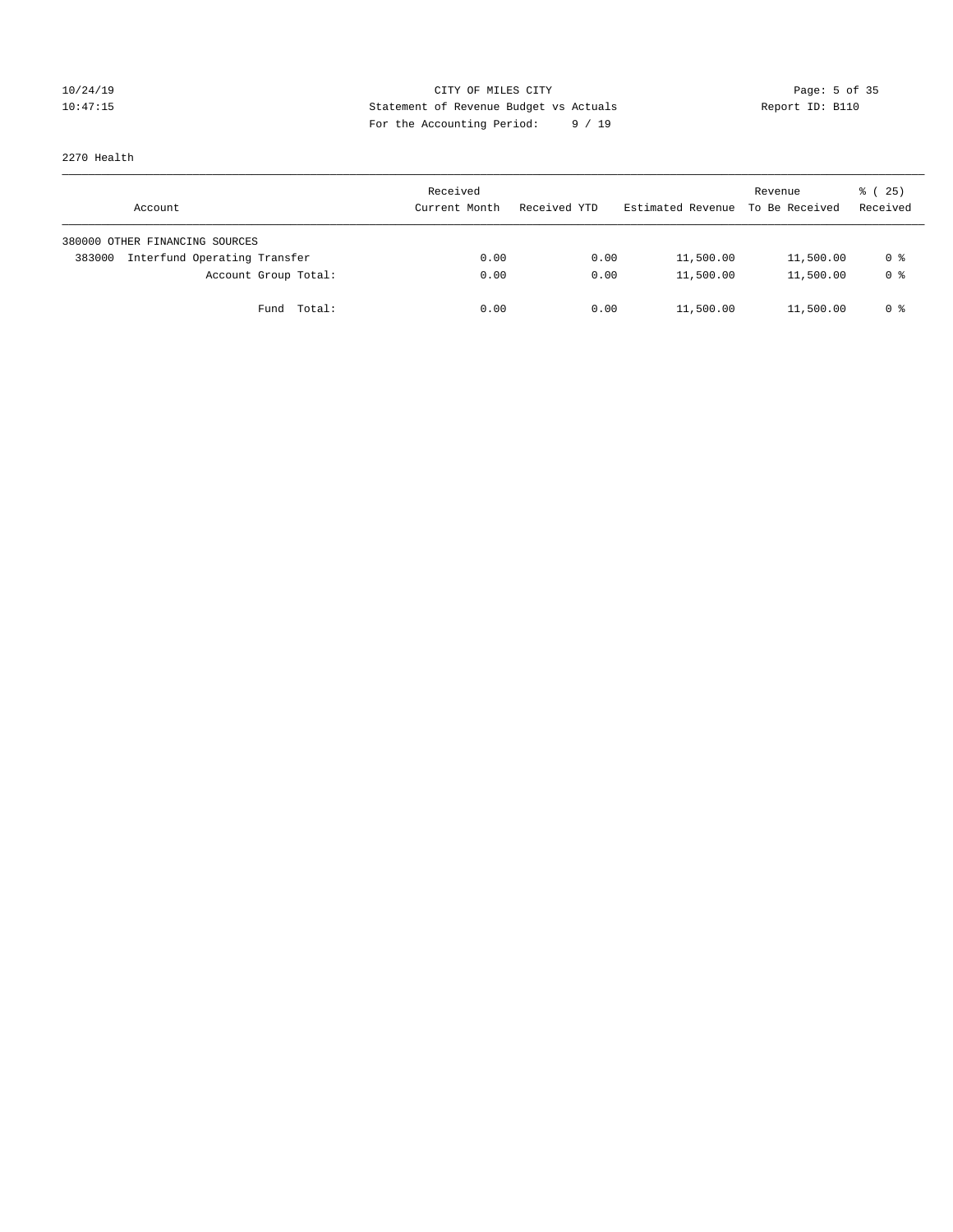## 10/24/19 CITY OF MILES CITY Page: 6 of 35 10:47:15 Statement of Revenue Budget vs Actuals Report ID: B110 For the Accounting Period: 9 / 19

2310 TIFD-Downtown

|              |                                        | Received      |              |                   | Revenue        | % (25)          |
|--------------|----------------------------------------|---------------|--------------|-------------------|----------------|-----------------|
|              | Account                                | Current Month | Received YTD | Estimated Revenue | To Be Received | Received        |
| 310000 TAXES |                                        |               |              |                   |                |                 |
| 311010       | Real Property Taxes                    | 50.56         | 168.89       | 76,817.00         | 76,648.11      | 0 <sup>8</sup>  |
| 311020       | Personal Property Taxes                | 1.30          | 95.27        | 10,000.00         | 9,904.73       | 1 <sup>°</sup>  |
| 312000       | Penalty & Interest on Delinquent Taxes | 2.38          | 8.75         | 0.00              | $-8.75$        | $***$ $\approx$ |
|              | Account Group Total:                   | 54.24         | 272.91       | 86,817.00         | 86,544.09      | 0 <sup>8</sup>  |
|              | 370000 INVESTMENT EARNINGS             |               |              |                   |                |                 |
| 371010       | Investment Earnings                    | 0.00          | 152.35       | 0.00              | $-152.35$      | $***$ $\approx$ |
|              | Account Group Total:                   | 0.00          | 152.35       | 0.00              | $-152.35$      | $***$ $\approx$ |
|              | Fund Total:                            | 54.24         | 425.26       | 86,817.00         | 86,391.74      | 0 %             |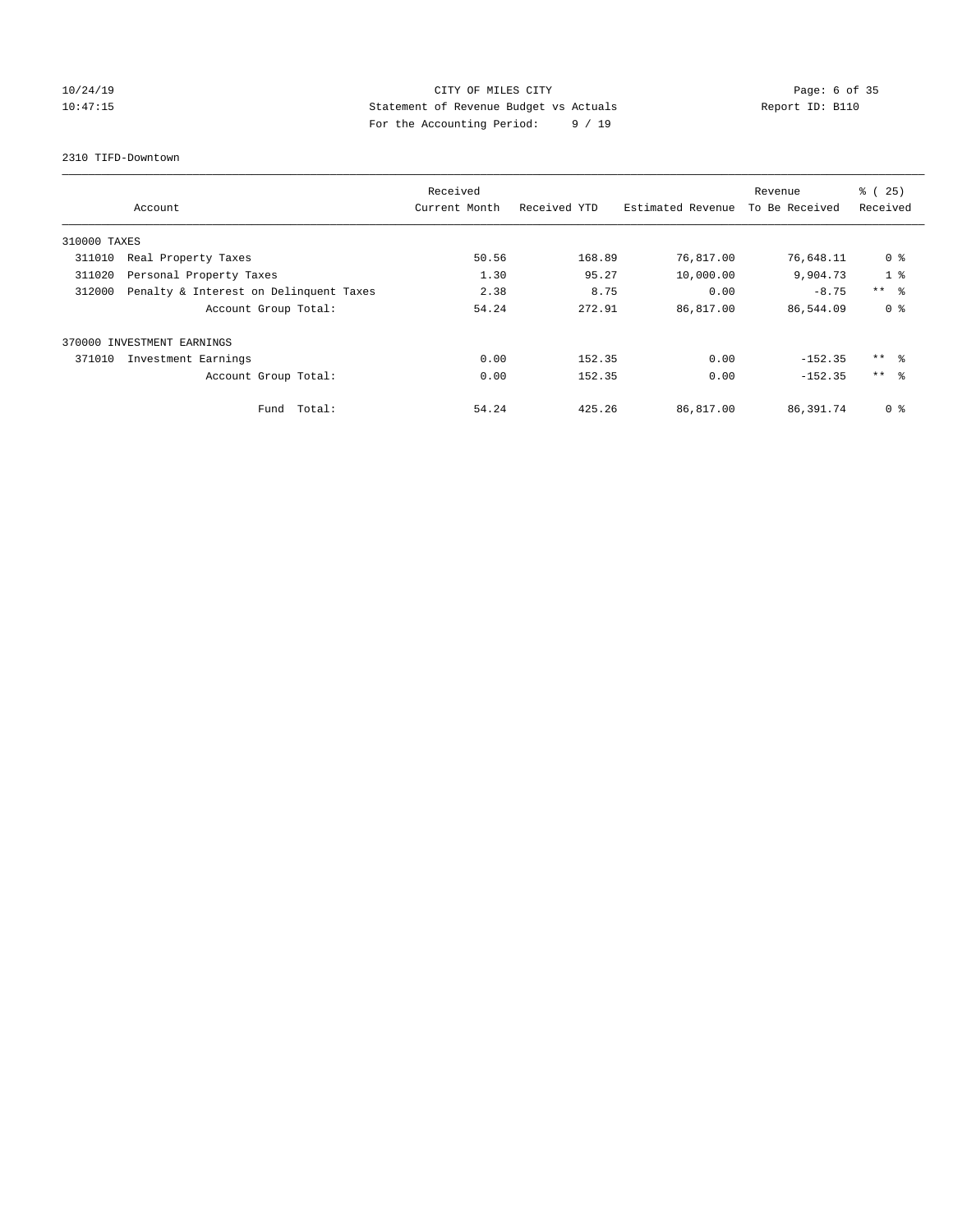## 10/24/19 CITY OF MILES CITY Page: 7 of 35 10:47:15 Statement of Revenue Budget vs Actuals Report ID: B110 For the Accounting Period: 9 / 19

2350 Local Government/Study Commission

|              | Account                 |             | Received<br>Current Month |      | Received YTD |       | Revenue<br>Estimated Revenue To Be Received | % (25)<br>Received |
|--------------|-------------------------|-------------|---------------------------|------|--------------|-------|---------------------------------------------|--------------------|
| 310000 TAXES |                         |             |                           |      |              |       |                                             |                    |
| 311010       | Real Property Taxes     |             |                           | 0.00 | 0.47         | 20.00 | 19.53                                       | 2 <sub>8</sub>     |
| 311020       | Personal Property Taxes |             |                           | 0.00 | 0.00         | 5.00  | 5.00                                        | 0 <sup>8</sup>     |
|              | Account Group Total:    |             |                           | 0.00 | 0.47         | 25.00 | 24.53                                       | 2 <sup>8</sup>     |
|              |                         | Fund Total: |                           | 0.00 | 0.47         | 25.00 | 24.53                                       | 2 <sup>8</sup>     |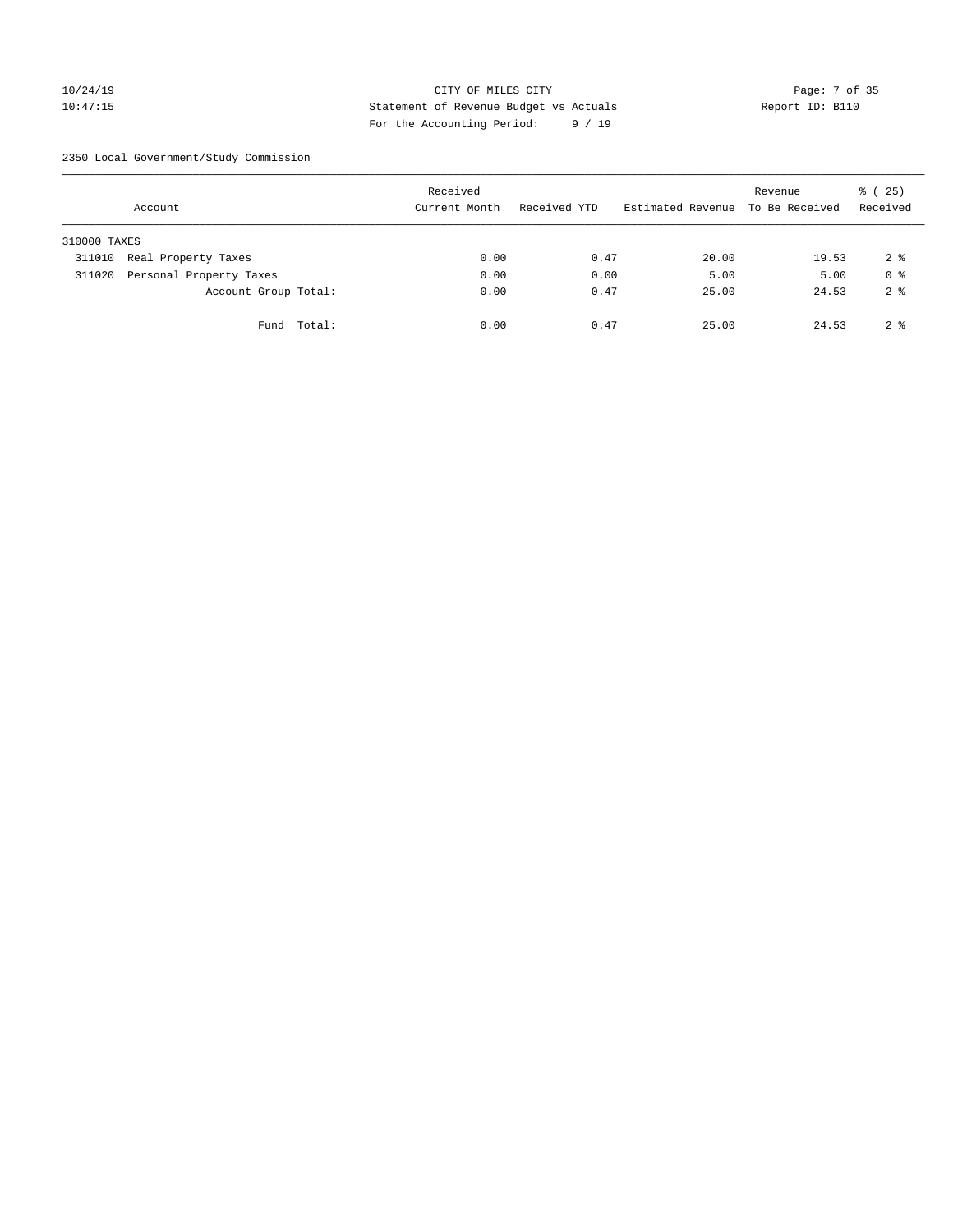## 10/24/19 CITY OF MILES CITY Page: 8 of 35 10:47:15 Statement of Revenue Budget vs Actuals Report ID: B110 For the Accounting Period: 9 / 19

2372 Permissive Medical Levy

|              | Account                                | Received<br>Current Month | Received YTD | Estimated Revenue | Revenue<br>To Be Received | $\frac{1}{6}$ ( 25)<br>Received |
|--------------|----------------------------------------|---------------------------|--------------|-------------------|---------------------------|---------------------------------|
| 310000 TAXES |                                        |                           |              |                   |                           |                                 |
| 311010       | Real Property Taxes                    | 177.51                    | 2,047.64     | 259,722.00        | 257,674.36                | $1\degree$                      |
| 311020       | Personal Property Taxes                | $-3.90$                   | 251.82       | 5,500.00          | 5,248.18                  | 5 <sup>8</sup>                  |
| 312000       | Penalty & Interest on Delinquent Taxes | 3.90                      | 42.76        | 0.00              | $-42.76$                  | ** %                            |
|              | Account Group Total:                   | 177.51                    | 2.342.22     | 265, 222, 00      | 262,879.78                | 1 <sup>8</sup>                  |
|              | Total:<br>Fund                         | 177.51                    | 2,342.22     | 265, 222, 00      | 262,879.78                | 1 <sup>8</sup>                  |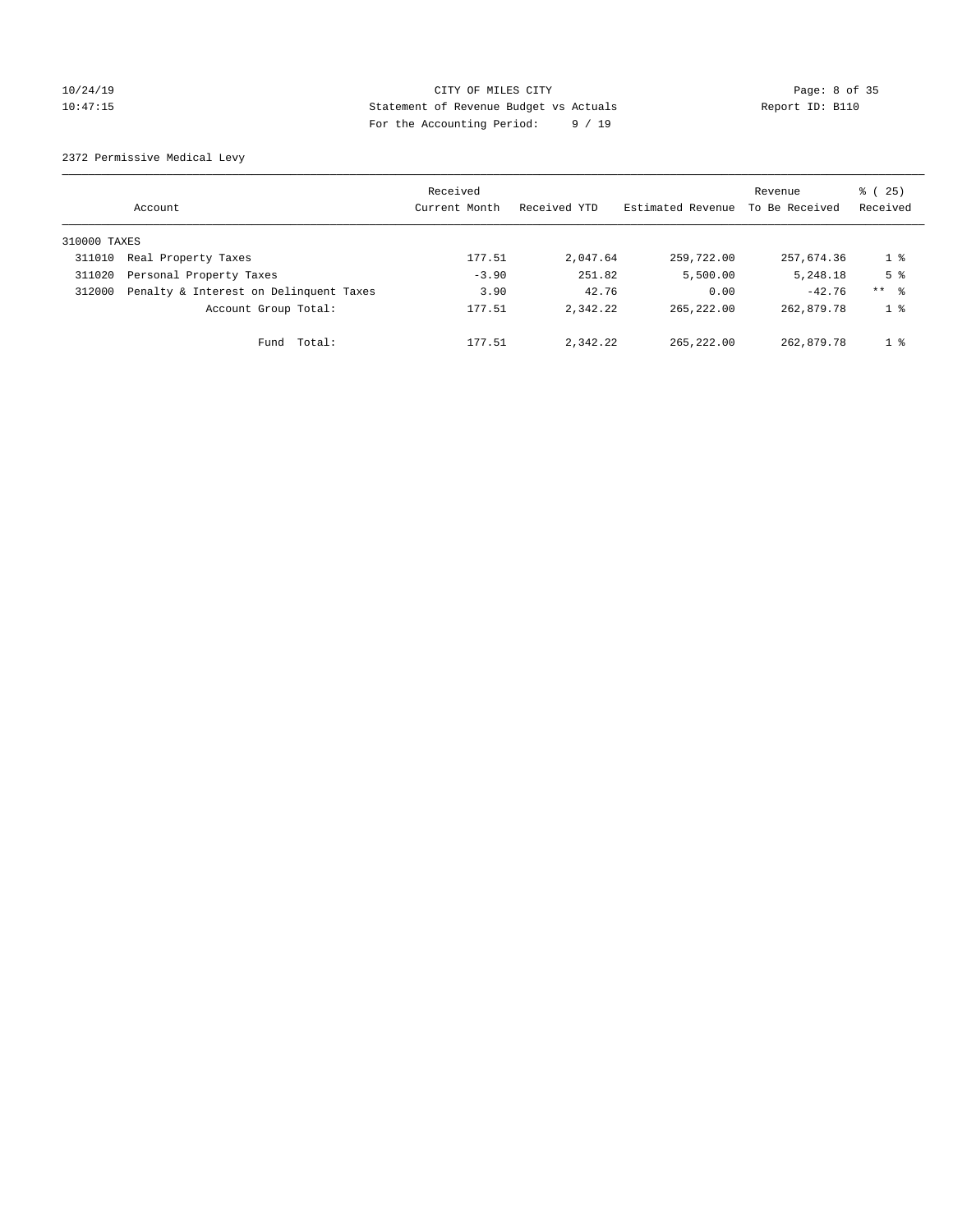## 10/24/19 CITY OF MILES CITY Page: 9 of 35 10:47:15 Statement of Revenue Budget vs Actuals Report ID: B110 For the Accounting Period: 9 / 19

2390 DRUG FORFEITURE

| Account                      | Received<br>Current Month | Received YTD | Estimated Revenue | Revenue<br>To Be Received | $\frac{1}{6}$ ( 25)<br>Received |
|------------------------------|---------------------------|--------------|-------------------|---------------------------|---------------------------------|
| 350000 FINES AND FORFEITURES |                           |              |                   |                           |                                 |
| Drug Forfeitures<br>351013   | 0.00                      | 0.00         | 2,000.00          | 2,000.00                  | 0 %                             |
| Account Group Total:         | 0.00                      | 0.00         | 2,000.00          | 2,000.00                  | 0 <sup>8</sup>                  |
| Fund Total:                  | 0.00                      | 0.00         | 2,000.00          | 2,000.00                  | 0 %                             |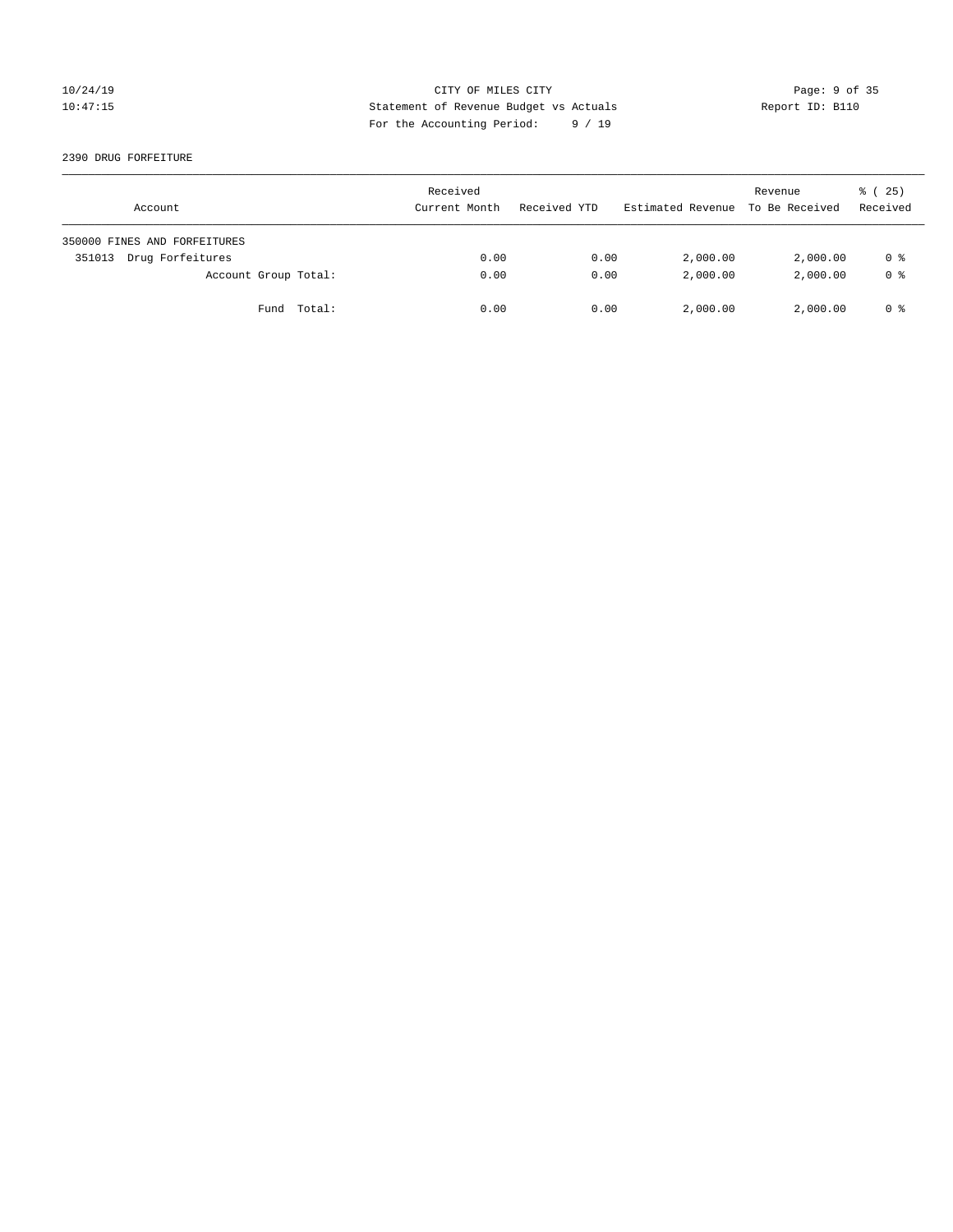## 10/24/19 **Page: 10 of 35** CITY OF MILES CITY **Page: 10 of 35** 10:47:15 Statement of Revenue Budget vs Actuals Report ID: B110 For the Accounting Period: 9 / 19

#### 2394 BUILDING CODE ENFORCEMENT

| Account                              | Received<br>Current Month | Received YTD | Estimated Revenue | Revenue<br>To Be Received | $\frac{3}{2}$ ( 25)<br>Received |
|--------------------------------------|---------------------------|--------------|-------------------|---------------------------|---------------------------------|
| 320000 LICENSES AND PERMITS          |                           |              |                   |                           |                                 |
| Building & Related Permits<br>323010 | 18,216.80                 | 48,805.60    | 145,600.00        | 96,794.40                 | $34*$                           |
| Account Group Total:                 | 18,216.80                 | 48,805.60    | 145,600.00        | 96,794.40                 | $34*$                           |
| Fund Total:                          | 18,216.80                 | 48,805.60    | 145,600.00        | 96,794.40                 | $34*$                           |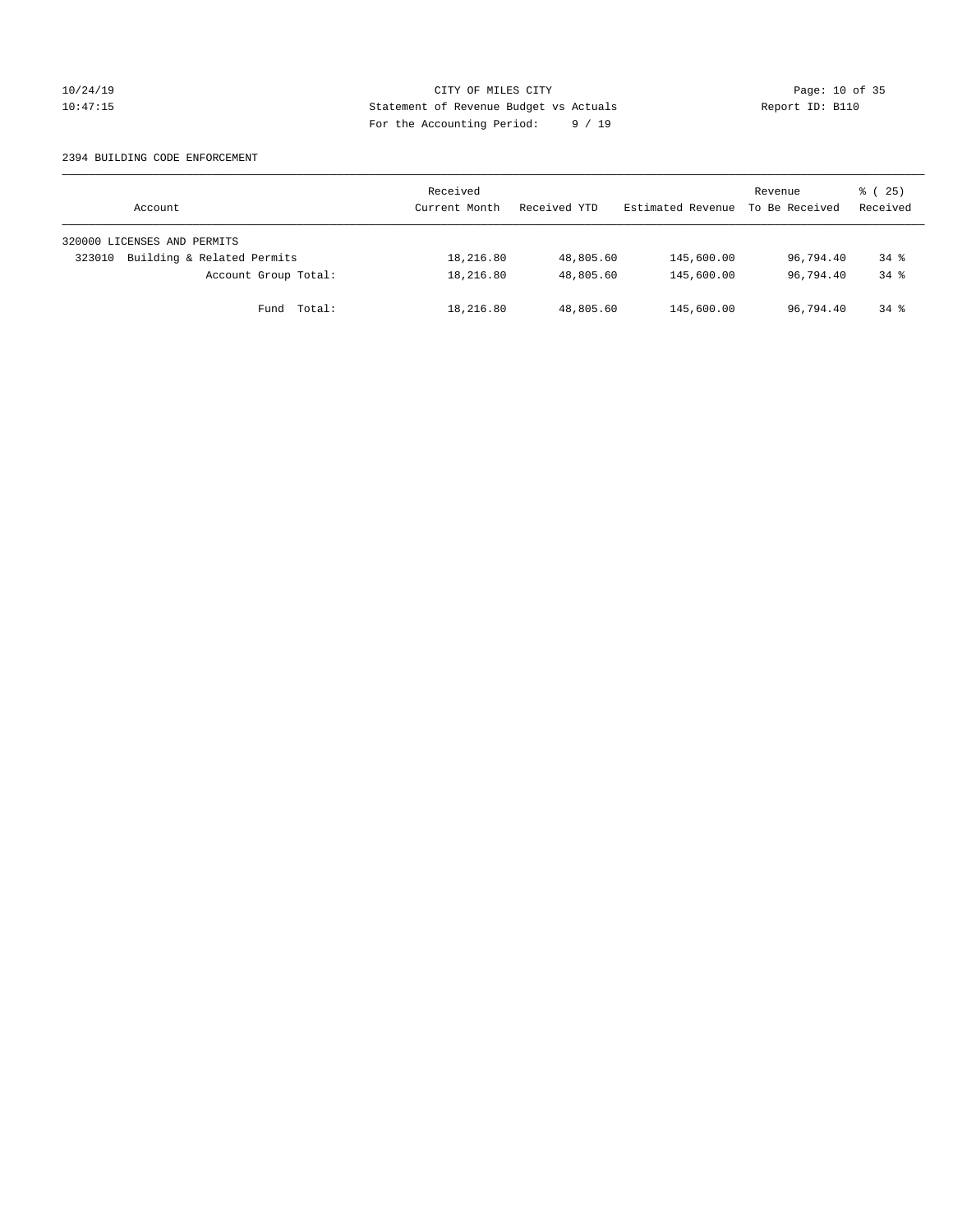## 10/24/19 **Page: 11 of 35** CITY OF MILES CITY **Page: 11 of 35** 10:47:15 Statement of Revenue Budget vs Actuals Report ID: B110 For the Accounting Period: 9 / 19

2400 LTG M D#165-(Gen City)

|                                                    | Received      |              |                   | Revenue        | % (25)          |
|----------------------------------------------------|---------------|--------------|-------------------|----------------|-----------------|
| Account                                            | Current Month | Received YTD | Estimated Revenue | To Be Received | Received        |
| 360000 MISCELLANEOUS REVENUE                       |               |              |                   |                |                 |
| 363010<br>Maintenance Assessments                  | 261.97        | 3,508.15     | 175,342.00        | 171,833.85     | 2 <sub>8</sub>  |
| 363040<br>Penalty & Interest on Deling Assessments | 19.62         | 210.25       | 550.00            | 339.75         | 38 <sup>8</sup> |
| Account Group Total:                               | 281.59        | 3,718.40     | 175,892.00        | 172, 173.60    | 2 <sup>8</sup>  |
| 370000 INVESTMENT EARNINGS                         |               |              |                   |                |                 |
| 371010<br>Investment Earnings                      | 0.00          | 174.77       | 900.00            | 725.23         | 19 <sup>8</sup> |
| Account Group Total:                               | 0.00          | 174.77       | 900.00            | 725.23         | 19 <sup>8</sup> |
| Total:<br>Fund                                     | 281.59        | 3,893.17     | 176,792.00        | 172,898.83     | 2 <sup>8</sup>  |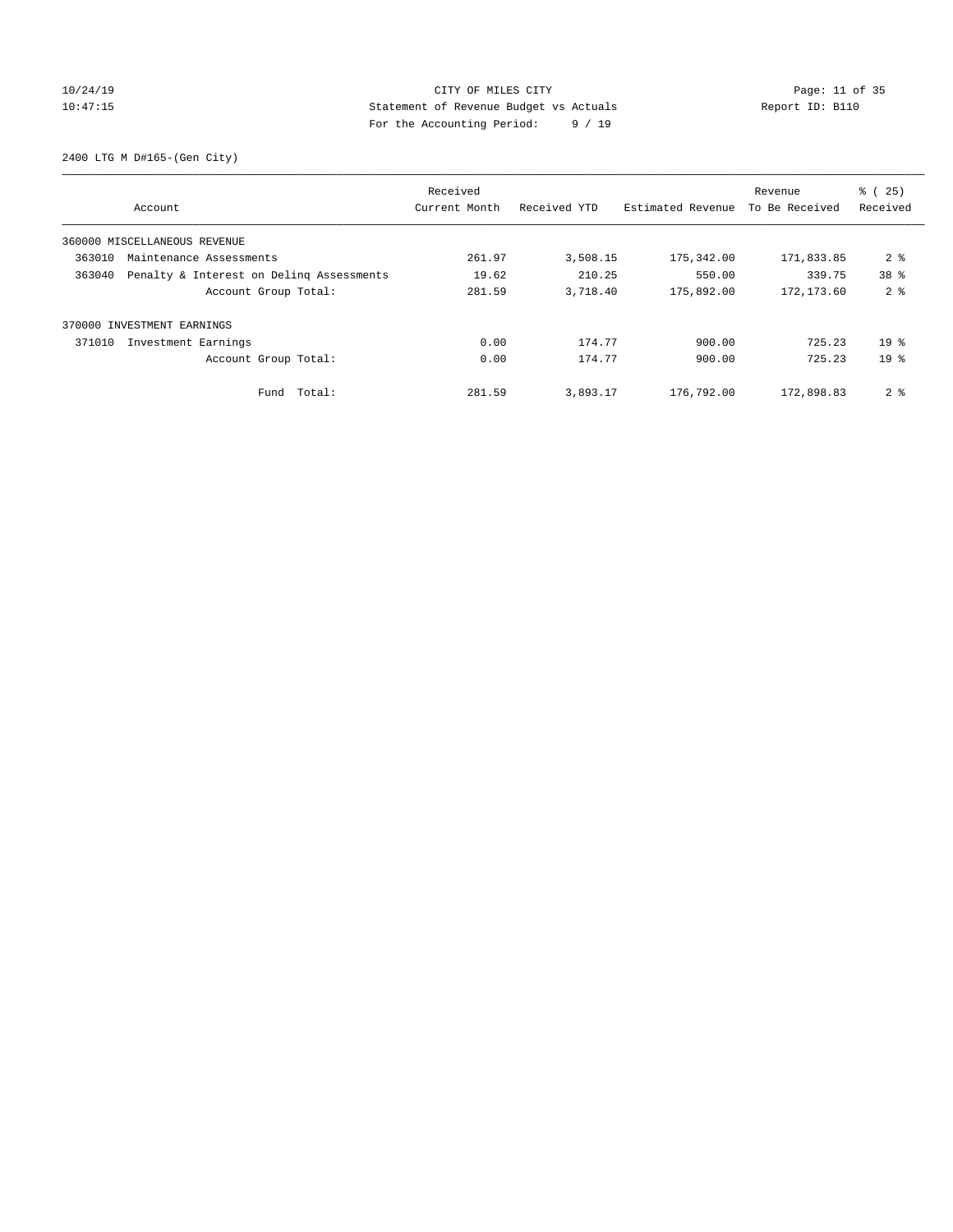## 10/24/19 **Page: 12 of 35** CITY OF MILES CITY **Page: 12 of 35** 10:47:15 Statement of Revenue Budget vs Actuals Report ID: B110 For the Accounting Period: 9 / 19

2420 LTG M D#167-(MilesAddn Etc)

|                              |                                          | Received      |              |                   | Revenue        | % (25)         |
|------------------------------|------------------------------------------|---------------|--------------|-------------------|----------------|----------------|
| Account                      |                                          | Current Month | Received YTD | Estimated Revenue | To Be Received | Received       |
| 360000 MISCELLANEOUS REVENUE |                                          |               |              |                   |                |                |
| 363010                       | Maintenance Assessments                  | 0.00          | 381.14       | 26,100.00         | 25,718.86      | $1$ %          |
| 363040                       | Penalty & Interest on Deling Assessments | 0.00          | 42.35        | 100.00            | 57.65          | $42*$          |
|                              | Account Group Total:                     | 0.00          | 423.49       | 26,200.00         | 25,776.51      | 2 <sup>8</sup> |
| 370000 INVESTMENT EARNINGS   |                                          |               |              |                   |                |                |
| 371010                       | Investment Earnings                      | 0.00          | 40.44        | 200.00            | 159.56         | $20*$          |
|                              | Account Group Total:                     | 0.00          | 40.44        | 200.00            | 159.56         | $20*$          |
|                              | Total:<br>Fund                           | 0.00          | 463.93       | 26,400.00         | 25,936.07      | 2 <sub>8</sub> |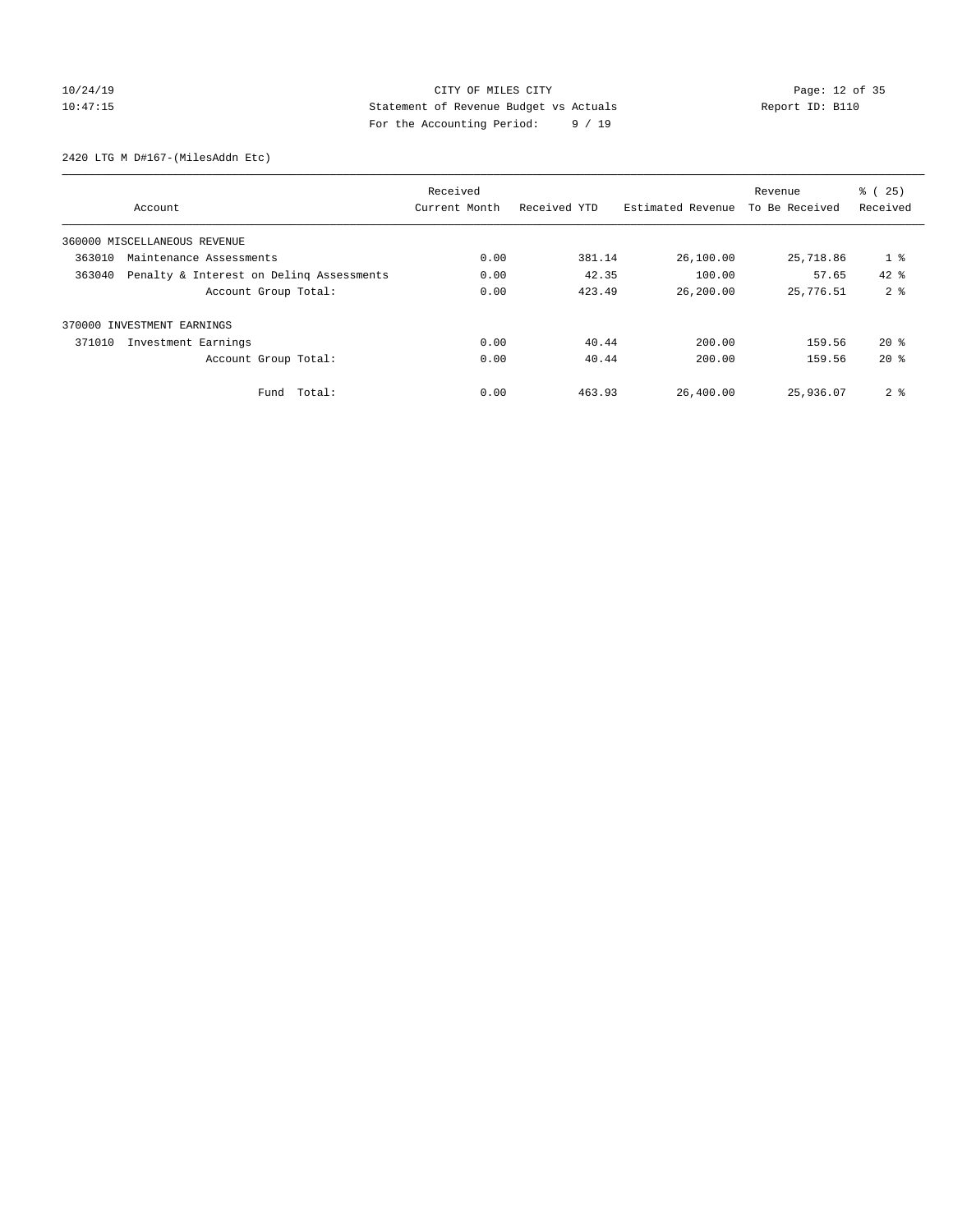## 10/24/19 **Page: 13 of 35** CITY OF MILES CITY **Page: 13 of 35** 10:47:15 Statement of Revenue Budget vs Actuals Report ID: B110 For the Accounting Period: 9 / 19

2430 LTG M D#171-(Balsam Est)

|                                                    | Received      |              |                   | Revenue        | % (25)         |
|----------------------------------------------------|---------------|--------------|-------------------|----------------|----------------|
| Account                                            | Current Month | Received YTD | Estimated Revenue | To Be Received | Received       |
| 360000 MISCELLANEOUS REVENUE                       |               |              |                   |                |                |
| 363010<br>Maintenance Assessments                  | 106.53        | 106.53       | 5,716.00          | 5,609.47       | 2 <sub>8</sub> |
| Penalty & Interest on Deling Assessments<br>363040 | 7.09          | 7.09         | 5.00              | $-2.09$        | $142$ %        |
| Account Group Total:                               | 113.62        | 113.62       | 5,721.00          | 5,607.38       | 2 <sup>8</sup> |
| 370000 INVESTMENT EARNINGS                         |               |              |                   |                |                |
| 371010<br>Investment Earnings                      | 0.00          | 7.00         | 300.00            | 293.00         | 2 <sup>8</sup> |
| Account Group Total:                               | 0.00          | 7.00         | 300.00            | 293.00         | 2 <sup>8</sup> |
| Total:<br>Fund                                     | 113.62        | 120.62       | 6,021.00          | 5,900.38       | 2 <sub>8</sub> |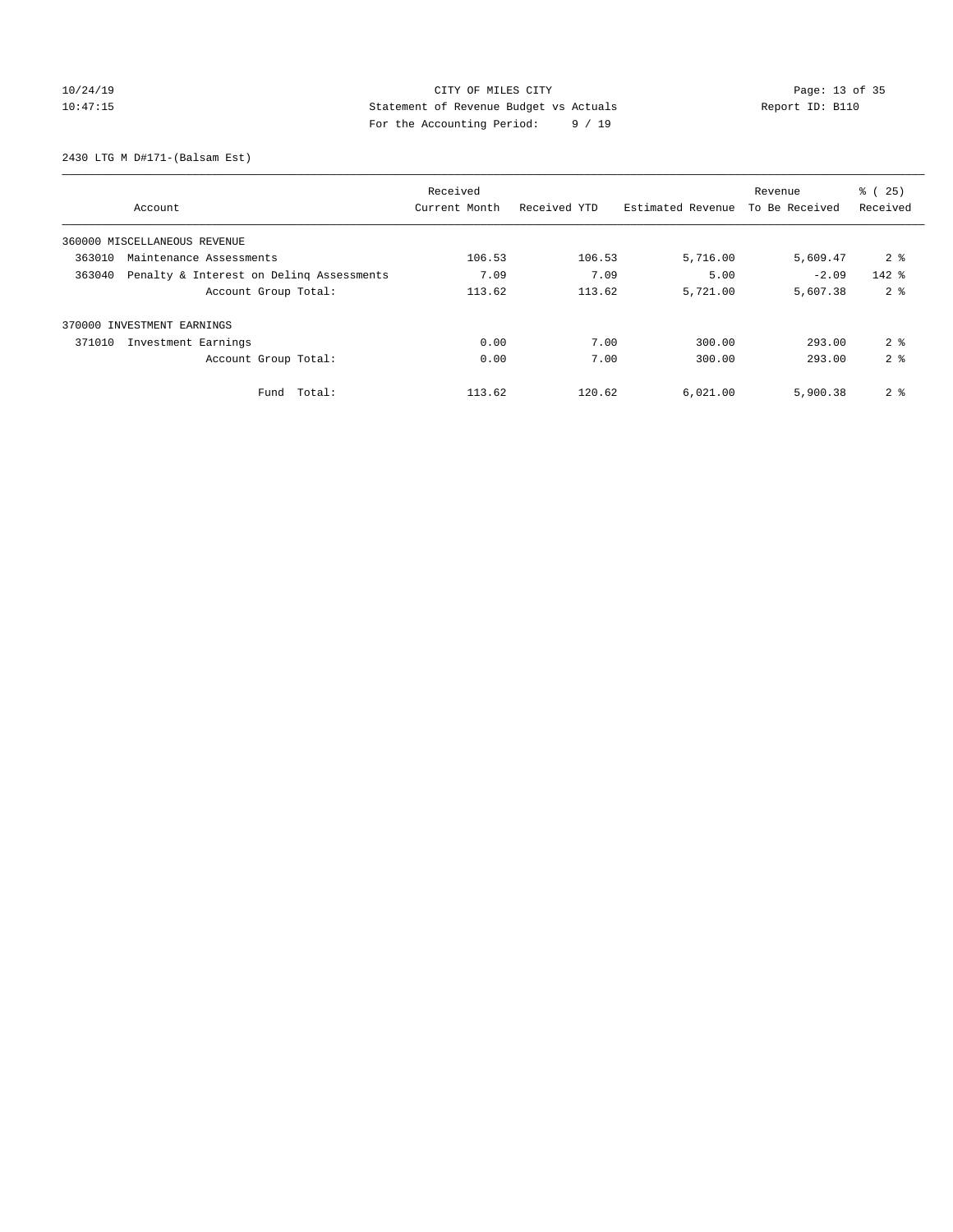## 10/24/19 Page: 14 of 35 10:47:15 Statement of Revenue Budget vs Actuals Report ID: B110 For the Accounting Period: 9 / 19

2440 LTG M D#172-(Main Str)

|                                                    |                              | Received      |              |                   | Revenue        | % (25)          |
|----------------------------------------------------|------------------------------|---------------|--------------|-------------------|----------------|-----------------|
|                                                    | Account                      | Current Month | Received YTD | Estimated Revenue | To Be Received | Received        |
|                                                    | 360000 MISCELLANEOUS REVENUE |               |              |                   |                |                 |
| 363010<br>Maintenance Assessments                  |                              | 0.00          | 0.00         | 33,451.00         | 33,451.00      | 0 %             |
| Penalty & Interest on Deling Assessments<br>363040 |                              | 0.00          | 0.00         | 100.00            | 100.00         | 0 <sup>8</sup>  |
|                                                    | Account Group Total:         | 0.00          | 0.00         | 33,551.00         | 33,551.00      | 0 <sup>8</sup>  |
|                                                    | 370000 INVESTMENT EARNINGS   |               |              |                   |                |                 |
| 371010                                             | Investment Earnings          | 0.00          | 8.06         | 50.00             | 41.94          | $16*$           |
|                                                    | Account Group Total:         | 0.00          | 8.06         | 50.00             | 41.94          | 16 <sup>8</sup> |
|                                                    | Fund Total:                  | 0.00          | 8.06         | 33,601.00         | 33,592.94      | 0 %             |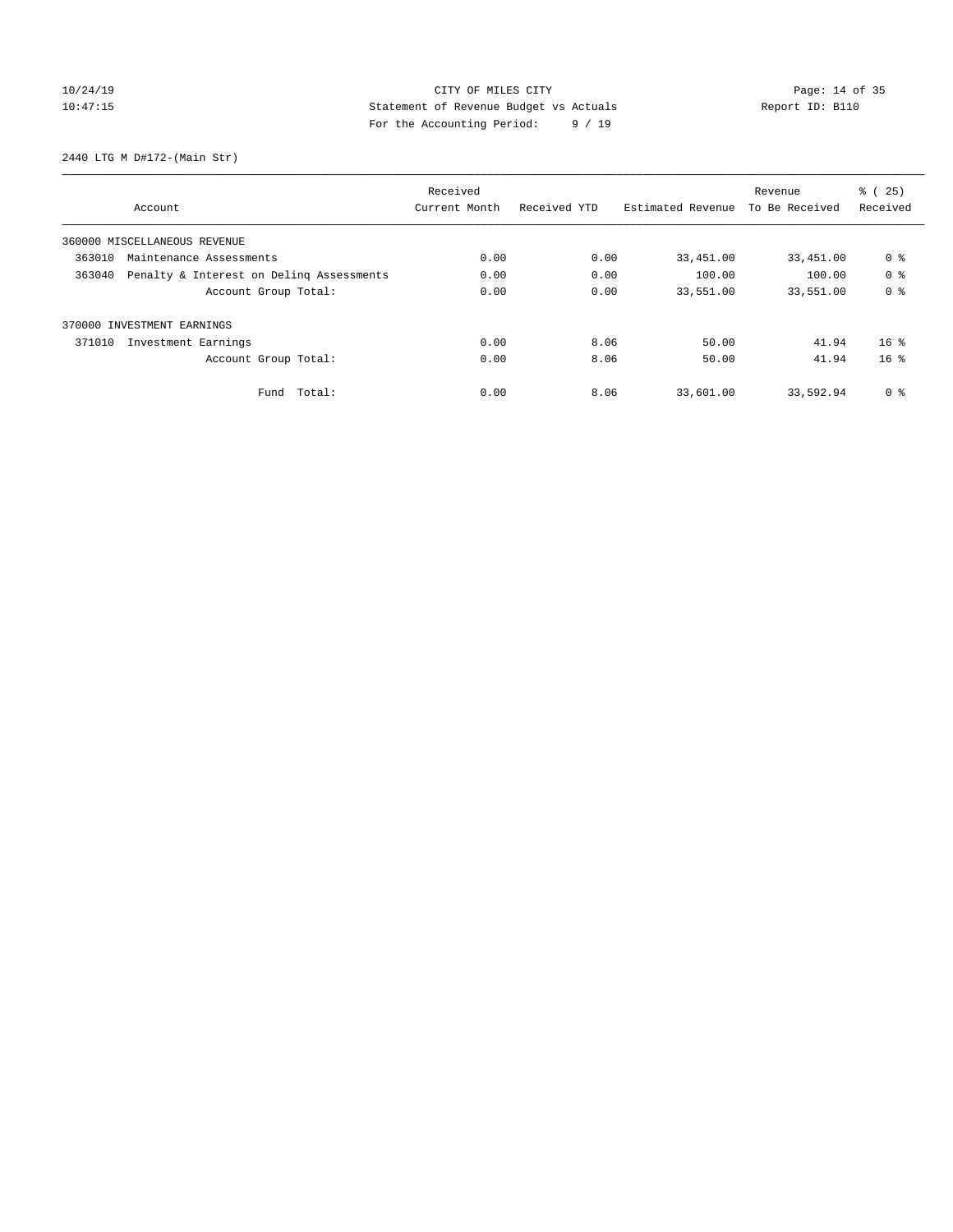## 10/24/19 Page: 15 of 35 10:47:15 Statement of Revenue Budget vs Actuals Report ID: B110 For the Accounting Period: 9 / 19

2450 LTG M D#195-(SG-Trico)

|                                   |                                          | Received      |              |                   | Revenue        | % (25)          |
|-----------------------------------|------------------------------------------|---------------|--------------|-------------------|----------------|-----------------|
|                                   | Account                                  | Current Month | Received YTD | Estimated Revenue | To Be Received | Received        |
|                                   | 360000 MISCELLANEOUS REVENUE             |               |              |                   |                |                 |
| 363010<br>Maintenance Assessments |                                          | 0.00          | 23.61        | 5,897.00          | 5,873.39       | 0 %             |
| 363040                            | Penalty & Interest on Deling Assessments |               | 0.99         | 10.00             | 9.01           | 10 <sup>8</sup> |
|                                   | Account Group Total:                     | 0.00          | 24.60        | 5,907.00          | 5,882.40       | 0 <sup>8</sup>  |
|                                   | 370000 INVESTMENT EARNINGS               |               |              |                   |                |                 |
| 371010                            | Investment Earnings                      | 0.00          | 10.41        | 50.00             | 39.59          | $21*$           |
|                                   | Account Group Total:                     | 0.00          | 10.41        | 50.00             | 39.59          | $21*$           |
|                                   | Fund Total:                              | 0.00          | 35.01        | 5,957.00          | 5,921.99       | 1 <sup>8</sup>  |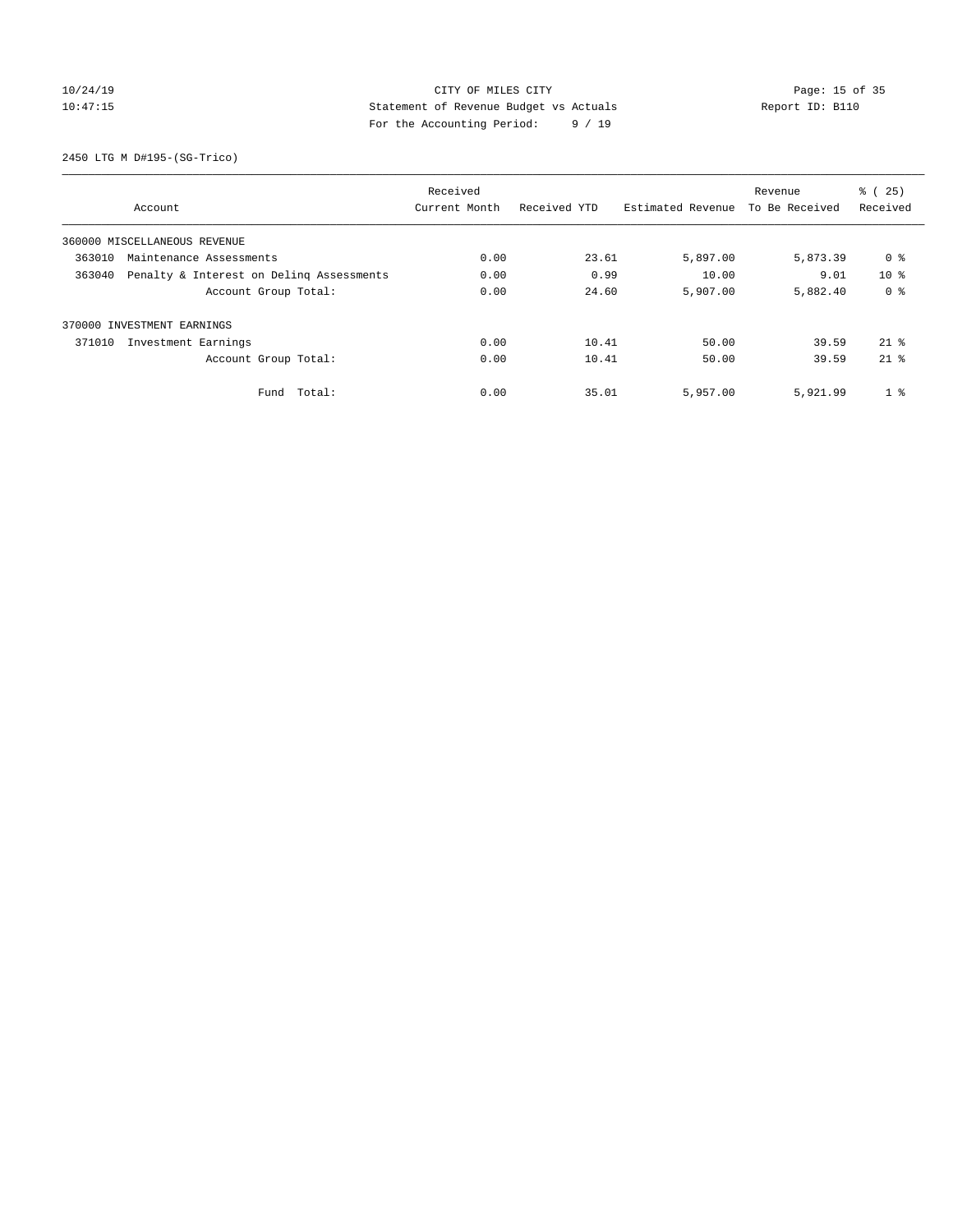## 10/24/19 **Page: 16 of 35** CITY OF MILES CITY **Page: 16 of 35** 10:47:15 Statement of Revenue Budget vs Actuals Report ID: B110 For the Accounting Period: 9 / 19

2470 LTG M D#202-(SG-MDU&NV)

|        |                                          | Received      |              |                   | Revenue        | % (25)         |
|--------|------------------------------------------|---------------|--------------|-------------------|----------------|----------------|
|        | Account                                  | Current Month | Received YTD | Estimated Revenue | To Be Received | Received       |
|        | 360000 MISCELLANEOUS REVENUE             |               |              |                   |                |                |
| 363010 | Maintenance Assessments                  | 0.00          | 242.47       | 9,308.00          | 9,065.53       | 3 <sup>8</sup> |
| 363040 | Penalty & Interest on Deling Assessments |               | 31.36        | 50.00             | 18.64          | 63 %           |
|        | Account Group Total:                     | 0.00          | 273.83       | 9,358.00          | 9,084.17       | 3 <sup>8</sup> |
|        | 370000 INVESTMENT EARNINGS               |               |              |                   |                |                |
| 371010 | Investment Earnings                      | 0.00          | 6.03         | 10.00             | 3.97           | 60 %           |
|        | Account Group Total:                     | 0.00          | 6.03         | 10.00             | 3.97           | 60 %           |
|        | Fund Total:                              | 0.00          | 279.86       | 9,368.00          | 9,088.14       | 3 <sup>8</sup> |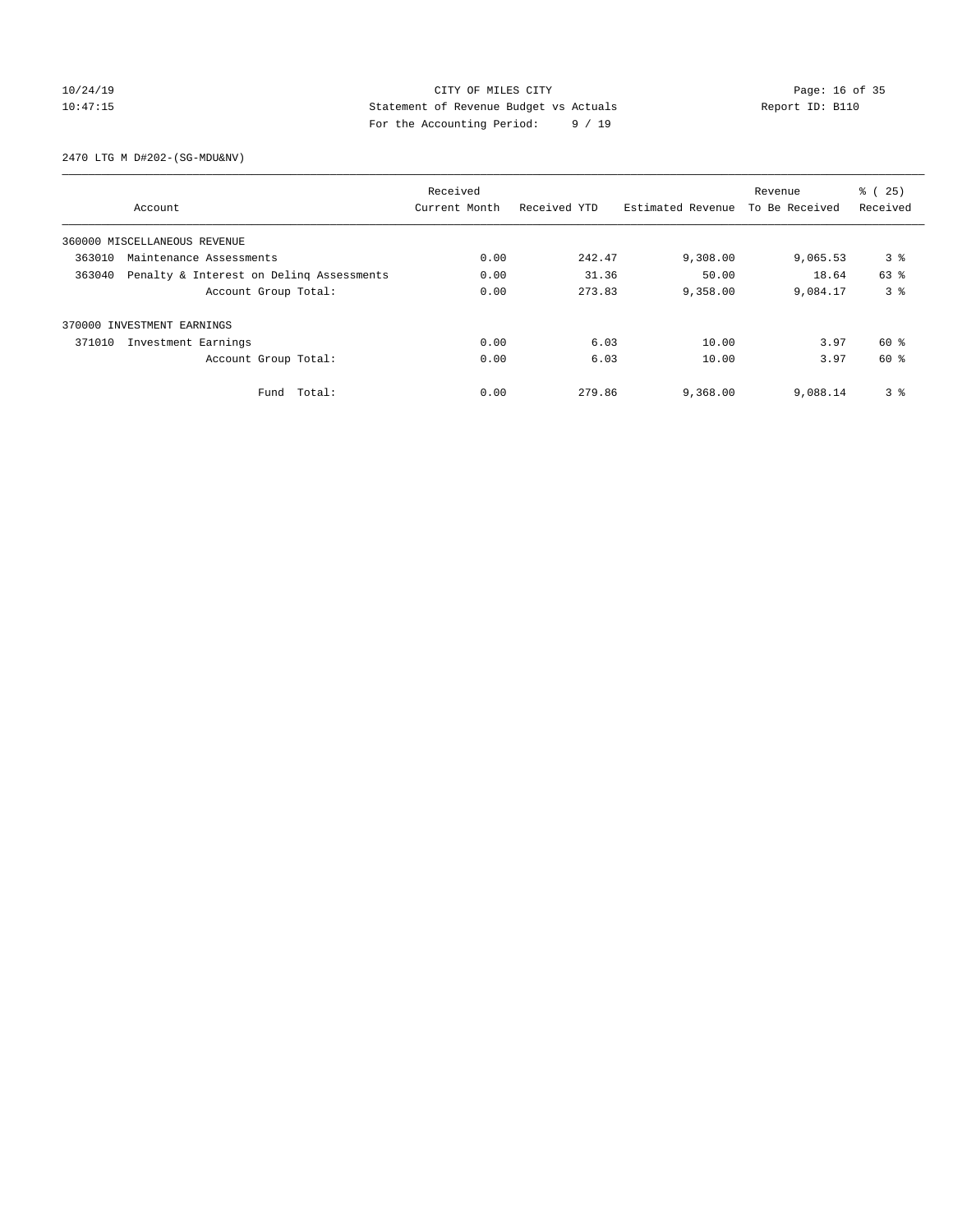## 10/24/19 **Page: 17 of 35** CITY OF MILES CITY **Page: 17 of 35** 10:47:15 Statement of Revenue Budget vs Actuals Report ID: B110 For the Accounting Period: 9 / 19

2480 LTG M M#173-(Milestown Estates)

|                                   |                                          | Received      |              |                   | Revenue        | % (25)          |
|-----------------------------------|------------------------------------------|---------------|--------------|-------------------|----------------|-----------------|
|                                   | Account                                  | Current Month | Received YTD | Estimated Revenue | To Be Received | Received        |
|                                   | 360000 MISCELLANEOUS REVENUE             |               |              |                   |                |                 |
| 363010<br>Maintenance Assessments |                                          | 0.00          | 0.00         | 2,874.00          | 2,874.00       | 0 %             |
| 363040                            | Penalty & Interest on Deling Assessments |               | 0.00         | 2.00              | 2.00           | 0 <sup>8</sup>  |
|                                   | Account Group Total:                     | 0.00          | 0.00         | 2,876.00          | 2,876.00       | 0 <sup>8</sup>  |
|                                   | 370000 INVESTMENT EARNINGS               |               |              |                   |                |                 |
| 371010                            | Investment Earnings                      | 0.00          | 2.81         | 25.00             | 22.19          | 11 <sup>8</sup> |
|                                   | Account Group Total:                     | 0.00          | 2.81         | 25.00             | 22.19          | 11 <sup>8</sup> |
|                                   | Fund Total:                              | 0.00          | 2.81         | 2,901.00          | 2,898.19       | 0 %             |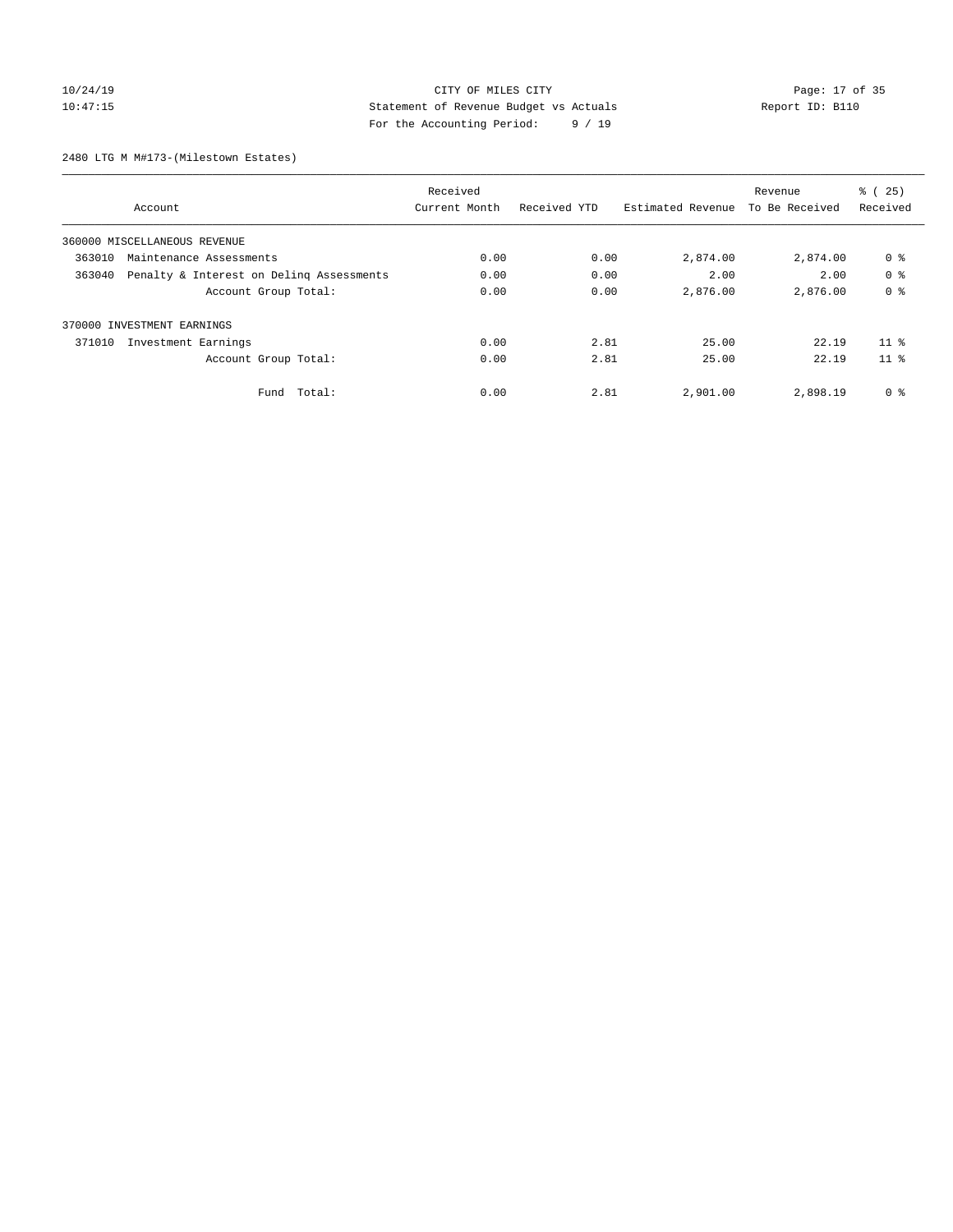## 10/24/19 **Page: 18 of 35** CITY OF MILES CITY **Page: 18 of 35** 10:47:15 Statement of Revenue Budget vs Actuals Report ID: B110 For the Accounting Period: 9 / 19

2510 STR MAINT DIST #204

|                            | Account                                  | Received<br>Current Month | Received YTD | Estimated Revenue | Revenue<br>To Be Received | % (25)<br>Received |
|----------------------------|------------------------------------------|---------------------------|--------------|-------------------|---------------------------|--------------------|
|                            | 330000 INTERGOVERNMENTAL REVENUES        |                           |              |                   |                           |                    |
| 331113                     | FEMA -Projects                           |                           | 0.00         | 32,467.00         | 32,467.00                 | 0 <sup>8</sup>     |
|                            | Account Group Total:                     | 0.00                      | 0.00         | 32,467.00         | 32,467.00                 | 0 <sup>8</sup>     |
|                            | 360000 MISCELLANEOUS REVENUE             |                           |              |                   |                           |                    |
| 363010                     | Maintenance Assessments                  |                           | 22,646.08    | 1,704,326.00      | 1,681,679.92              | 1 <sup>8</sup>     |
| 363040                     | Penalty & Interest on Delinq Assessments | 167.98                    | 1,721.08     | 4,000.00          | 2,278.92                  | $43*$              |
|                            | Account Group Total:                     | 2,502.13                  | 24,367.16    | 1,708,326.00      | 1,683,958.84              | 1 <sup>8</sup>     |
| 370000 INVESTMENT EARNINGS |                                          |                           |              |                   |                           |                    |
| 371010                     | Investment Earnings                      | 0.00                      | 1,954.35     | 10,000.00         | 8,045.65                  | $20*$              |
|                            | Account Group Total:                     | 0.00                      | 1,954.35     | 10,000.00         | 8,045.65                  | $20*$              |
|                            | 380000 OTHER FINANCING SOURCES           |                           |              |                   |                           |                    |
| 383000                     | Interfund Operating Transfer             | 0.00                      | 0.00         | 84,771.00         | 84,771.00                 | 0 <sup>8</sup>     |
|                            | Account Group Total:                     | 0.00                      | 0.00         | 84,771.00         | 84,771.00                 | 0 <sup>8</sup>     |
|                            | Fund Total:                              | 2,502.13                  | 26, 321.51   | 1,835,564.00      | 1,809,242.49              | 1 <sup>8</sup>     |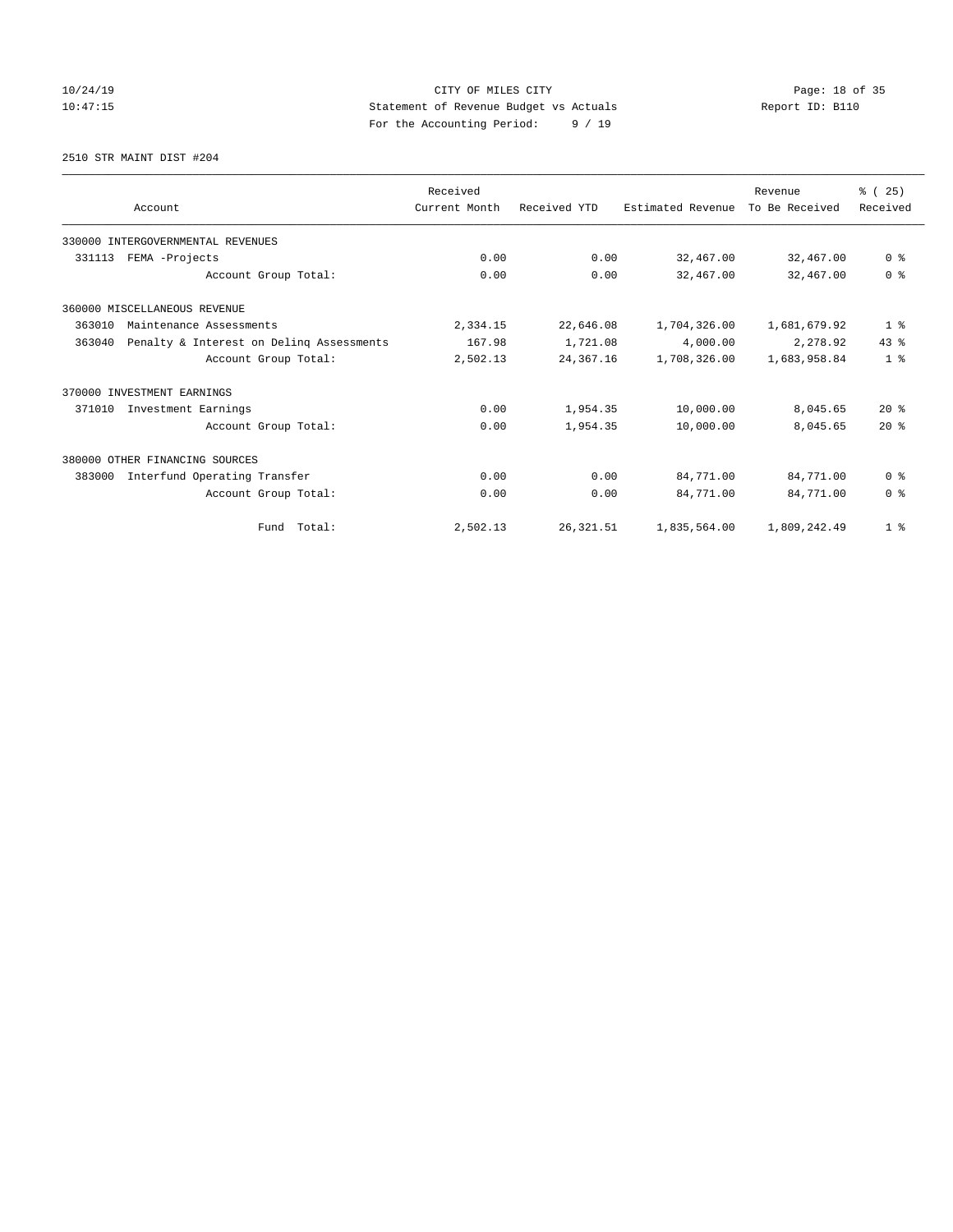## 10/24/19 **Page: 19 of 35** CITY OF MILES CITY **Page: 19 of 35** 10:47:15 Statement of Revenue Budget vs Actuals Report ID: B110 For the Accounting Period: 9 / 19

2520 STR MAINT DIST #205

|                                                    | Received      |              |                   | Revenue        | % (25)         |
|----------------------------------------------------|---------------|--------------|-------------------|----------------|----------------|
| Account                                            | Current Month | Received YTD | Estimated Revenue | To Be Received | Received       |
| 330000 INTERGOVERNMENTAL REVENUES                  |               |              |                   |                |                |
| 331113<br>FEMA -Projects                           | 0.00          | 0.00         | 8,167.00          | 8,167.00       | 0 <sup>8</sup> |
| Account Group Total:                               | 0.00          | 0.00         | 8,167.00          | 8,167.00       | 0 <sup>8</sup> |
| 360000 MISCELLANEOUS REVENUE                       |               |              |                   |                |                |
| 363010<br>Maintenance Assessments                  | 199.95        | 5,175.70     | 134,977.00        | 129,801.30     | 4%             |
| Penalty & Interest on Deling Assessments<br>363040 | 13.30         | 260.17       | 1,000.00          | 739.83         | 26%            |
| Account Group Total:                               | 213.25        | 5,435.87     | 135,977.00        | 130,541.13     | $4\degree$     |
| 370000 INVESTMENT EARNINGS                         |               |              |                   |                |                |
| 371010<br>Investment Earnings                      | 0.00          | 687.47       | 400.00            | $-287.47$      | $172$ $%$      |
| Account Group Total:                               | 0.00          | 687.47       | 400.00            | $-287.47$      | $172.$ %       |
| 380000 OTHER FINANCING SOURCES                     |               |              |                   |                |                |
| Interfund Operating Transfer<br>383000             | 0.00          | 0.00         | 84,442.00         | 84,442.00      | 0 <sup>8</sup> |
| Account Group Total:                               | 0.00          | 0.00         | 84,442.00         | 84,442.00      | 0 <sup>8</sup> |
| Fund Total:                                        | 213.25        | 6,123.34     | 228,986.00        | 222,862.66     | 3 <sup>8</sup> |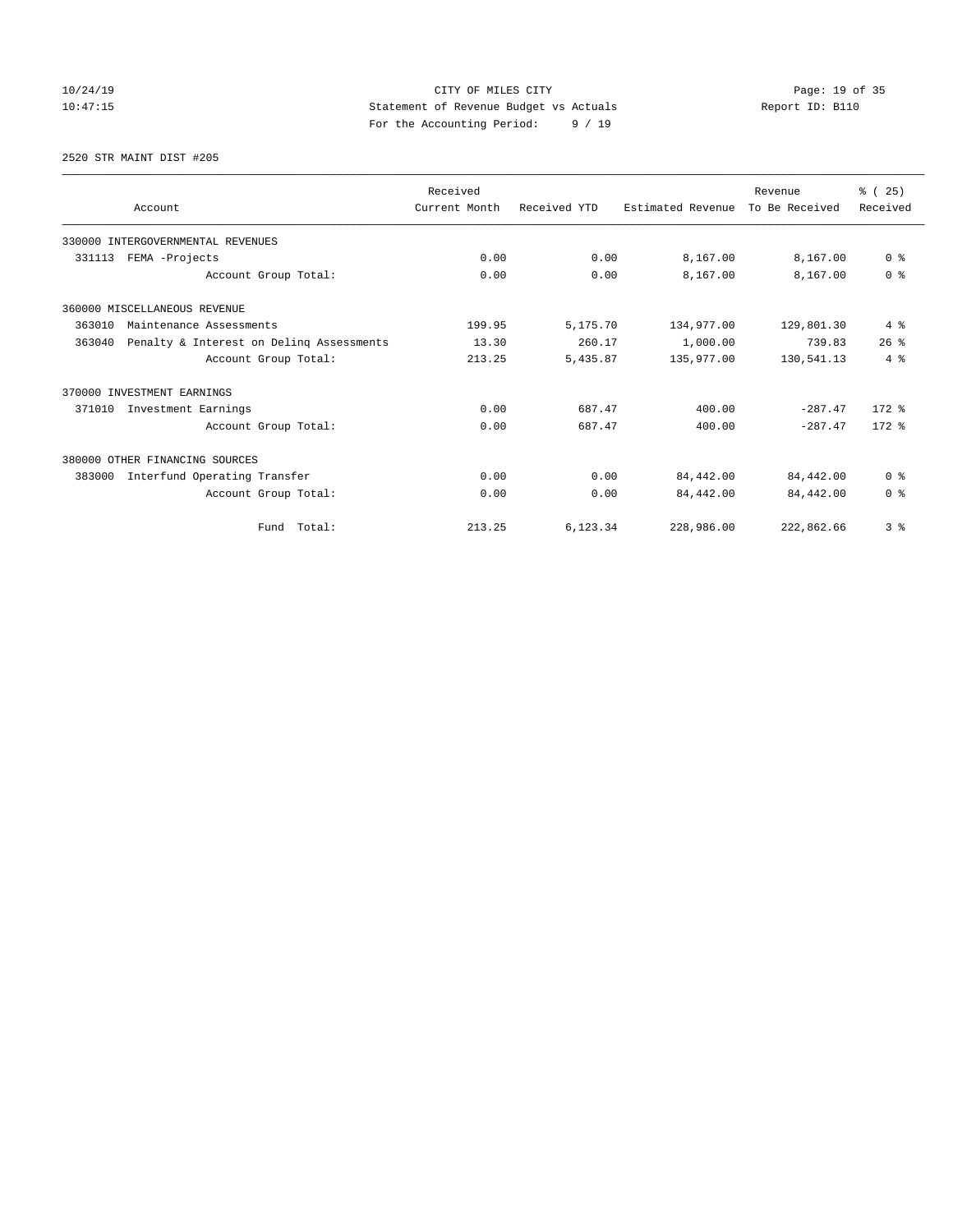## 10/24/19 Page: 20 of 35 10:47:15 Statement of Revenue Budget vs Actuals Report ID: B110 For the Accounting Period: 9 / 19

2540 STR MAINT DIST#207-(MILESTOWN ESTATES)

|                                   |        | Received      |              |                   | Revenue        | % (25)          |
|-----------------------------------|--------|---------------|--------------|-------------------|----------------|-----------------|
| Account                           |        | Current Month | Received YTD | Estimated Revenue | To Be Received | Received        |
| 360000 MISCELLANEOUS REVENUE      |        |               |              |                   |                |                 |
| 363010<br>Maintenance Assessments |        | 0.00          | 0.00         | 6,512.00          | 6,512.00       | 0 %             |
| Account Group Total:              |        | 0.00          | 0.00         | 6,512.00          | 6,512.00       | 0 <sup>8</sup>  |
| 370000 INVESTMENT EARNINGS        |        |               |              |                   |                |                 |
| 371010<br>Investment Earnings     |        | 0.00          | 9.52         | 100.00            | 90.48          | 10 <sup>8</sup> |
| Account Group Total:              |        | 0.00          | 9.52         | 100.00            | 90.48          | $10*$           |
| Fund                              | Total: | 0.00          | 9.52         | 6,612.00          | 6,602.48       | 0 <sup>8</sup>  |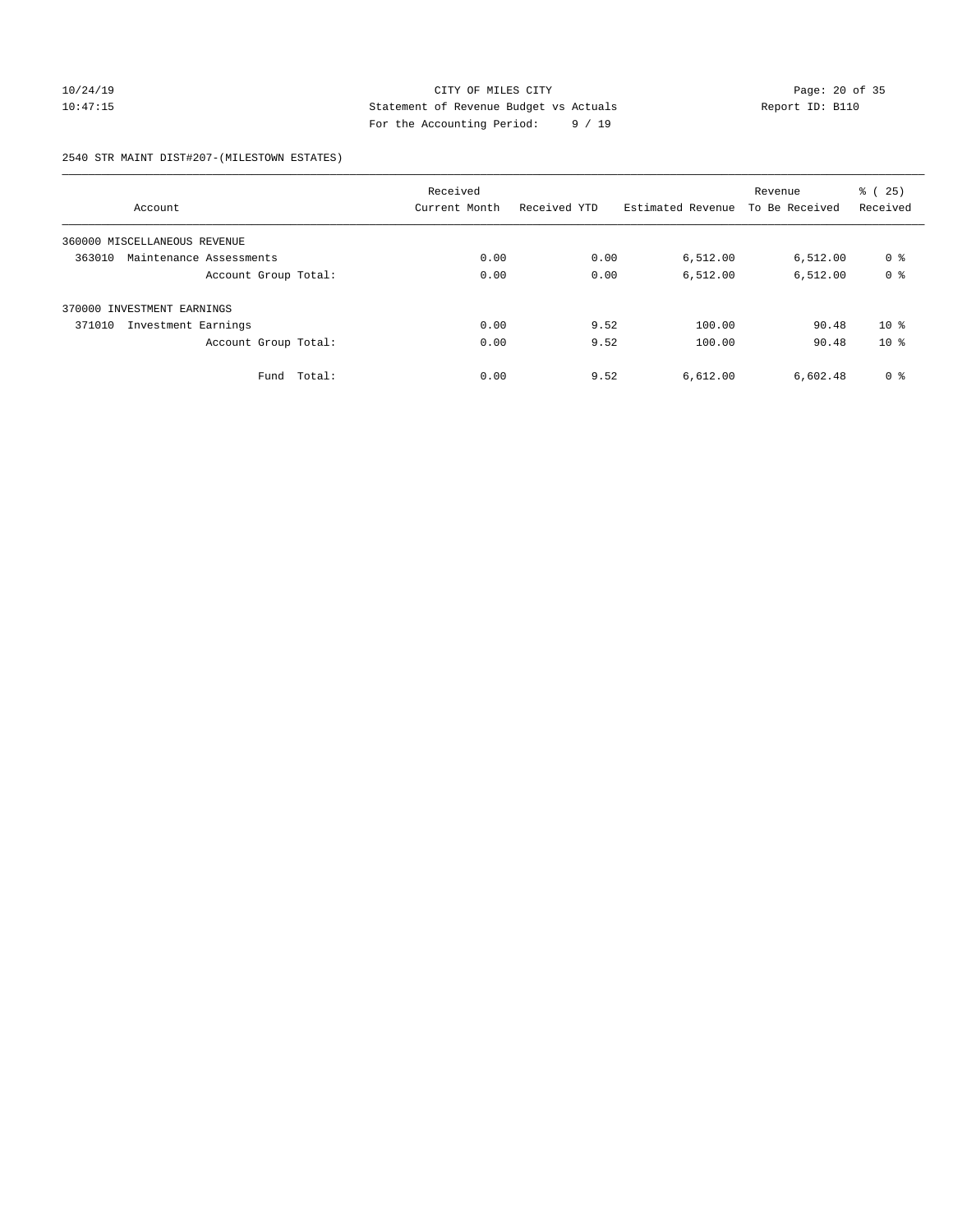## 10/24/19 **Page: 21 of 35** CITY OF MILES CITY **Page: 21 of 35** 10:47:15 Statement of Revenue Budget vs Actuals Report ID: B110 For the Accounting Period: 9 / 19

#### 2701 Fire Grants

|                                      | Received      |              | Estimated Revenue | Revenue        | % (25)         |
|--------------------------------------|---------------|--------------|-------------------|----------------|----------------|
| Account                              | Current Month | Received YTD |                   | To Be Received | Received       |
| INTERGOVERNMENTAL REVENUES<br>330000 |               |              |                   |                |                |
| FEMA -Projects<br>331113             | 0.00          | 144,334.00   | 723,232.00        | 578,898.00     | $20*$          |
| Account Group Total:                 | 0.00          | 144,334.00   | 723,232.00        | 578,898.00     | $20*$          |
| 360000 MISCELLANEOUS REVENUE         |               |              |                   |                |                |
| Sale of Junk or Salvage<br>367000    | 0.00          | 0.00         | 1,000.00          | 1,000.00       | 0 %            |
| Account Group Total:                 | 0.00          | 0.00         | 1,000.00          | 1,000.00       | 0 <sup>8</sup> |
| Total:<br>Fund                       | 0.00          | 144,334.00   | 724,232.00        | 579,898.00     | $20*$          |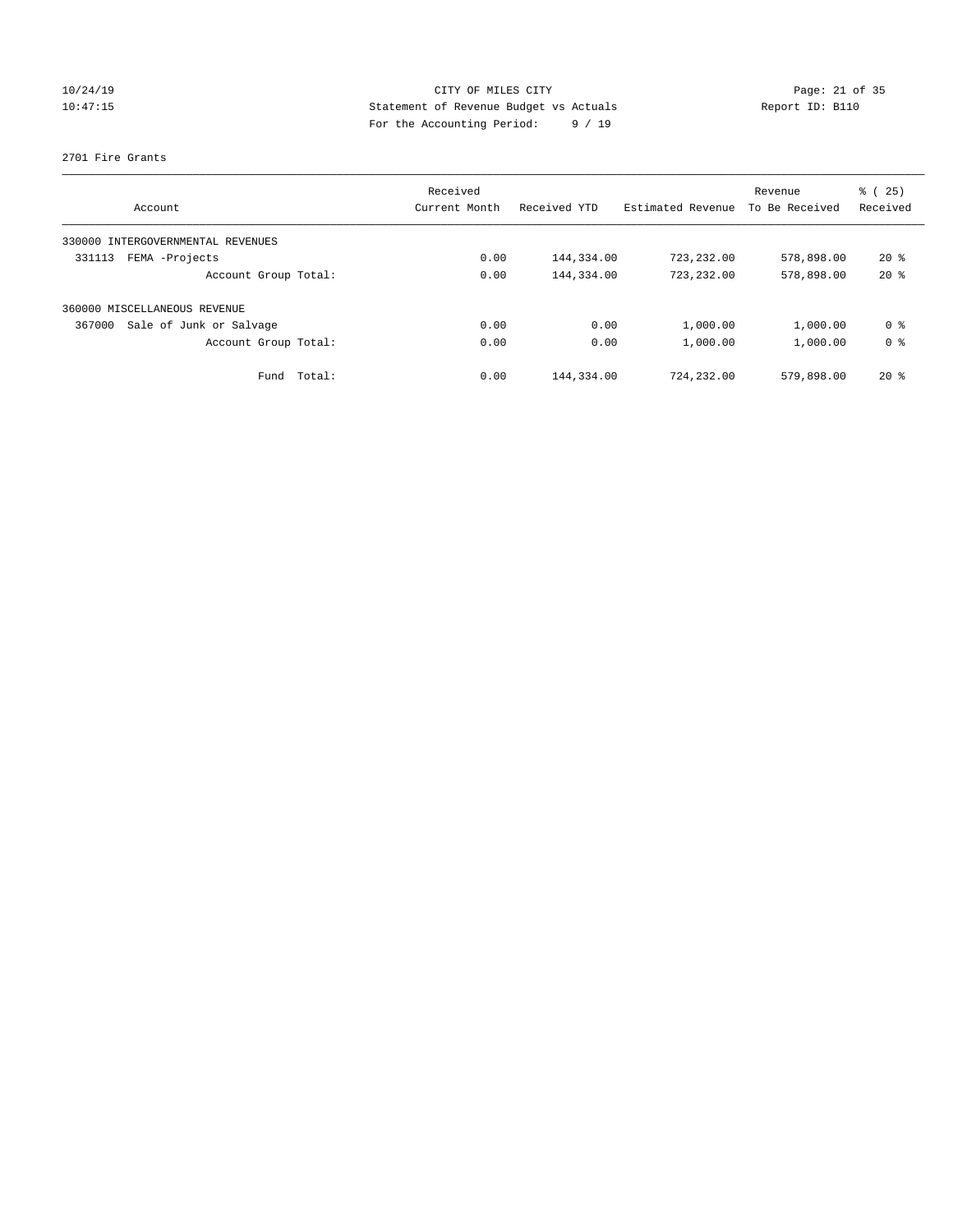## 10/24/19 **Page: 22 of 35** CITY OF MILES CITY **Page: 22 of 35** 10:47:15 Statement of Revenue Budget vs Actuals Report ID: B110 For the Accounting Period: 9 / 19

2820 GAS TAX

| Account                              | Received<br>Current Month | Received YTD | Estimated Revenue | Revenue<br>To Be Received | $\frac{3}{2}$ ( 25)<br>Received |
|--------------------------------------|---------------------------|--------------|-------------------|---------------------------|---------------------------------|
| 330000 INTERGOVERNMENTAL REVENUES    |                           |              |                   |                           |                                 |
| Gasoline Tax Apportionment<br>335040 | 14,376.18                 | 43,128.54    | 172,514.00        | 129,385.46                | $25$ $\frac{6}{5}$              |
| Account Group Total:                 | 14,376.18                 | 43,128.54    | 172,514.00        | 129,385.46                | $25$ $\frac{6}{5}$              |
| Fund Total:                          | 14,376.18                 | 43,128.54    | 172,514.00        | 129,385.46                | $25$ %                          |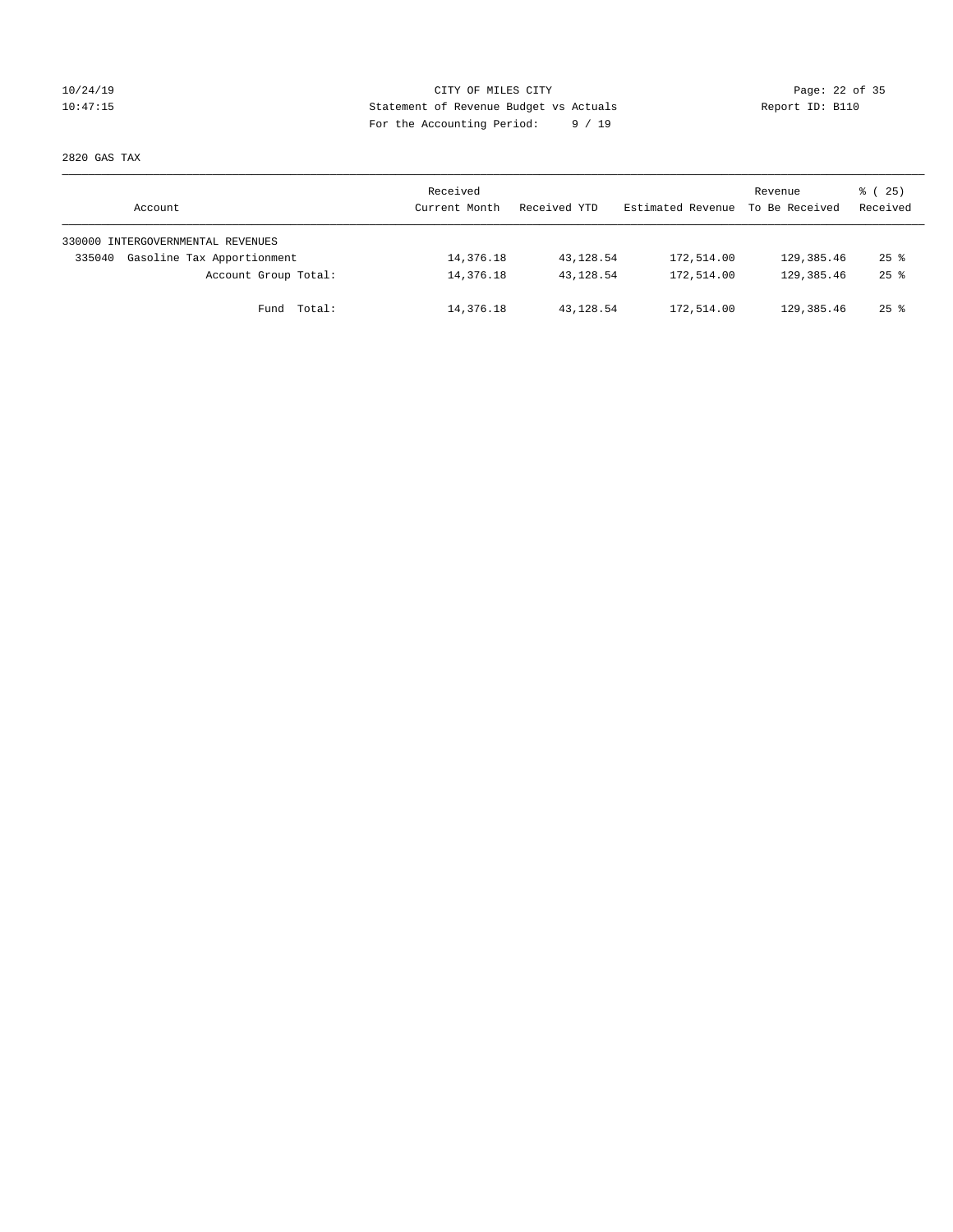## 10/24/19 Page: 23 of 35 10:47:15 Statement of Revenue Budget vs Actuals Report ID: B110 For the Accounting Period: 9 / 19

2821 HB473- Fuel Tax

|                                        | Received      |              |                   | Revenue        | % (25)         |
|----------------------------------------|---------------|--------------|-------------------|----------------|----------------|
| Account                                | Current Month | Received YTD | Estimated Revenue | To Be Received | Received       |
| 330000 INTERGOVERNMENTAL REVENUES      |               |              |                   |                |                |
| 335041<br>HB473                        | 0.00          | 0.00         | 138,752.00        | 138,752.00     | 0 %            |
| Account Group Total:                   | 0.00          | 0.00         | 138,752.00        | 138,752.00     | 0 <sup>8</sup> |
| 380000 OTHER FINANCING SOURCES         |               |              |                   |                |                |
| 383000<br>Interfund Operating Transfer | 0.00          | 0.00         | 6,938.00          | 6,938.00       | 0 <sup>8</sup> |
| Account Group Total:                   | 0.00          | 0.00         | 6,938.00          | 6,938.00       | 0 <sup>8</sup> |
| Total:<br>Fund                         | 0.00          | 0.00         | 145,690.00        | 145,690.00     | 0 <sup>8</sup> |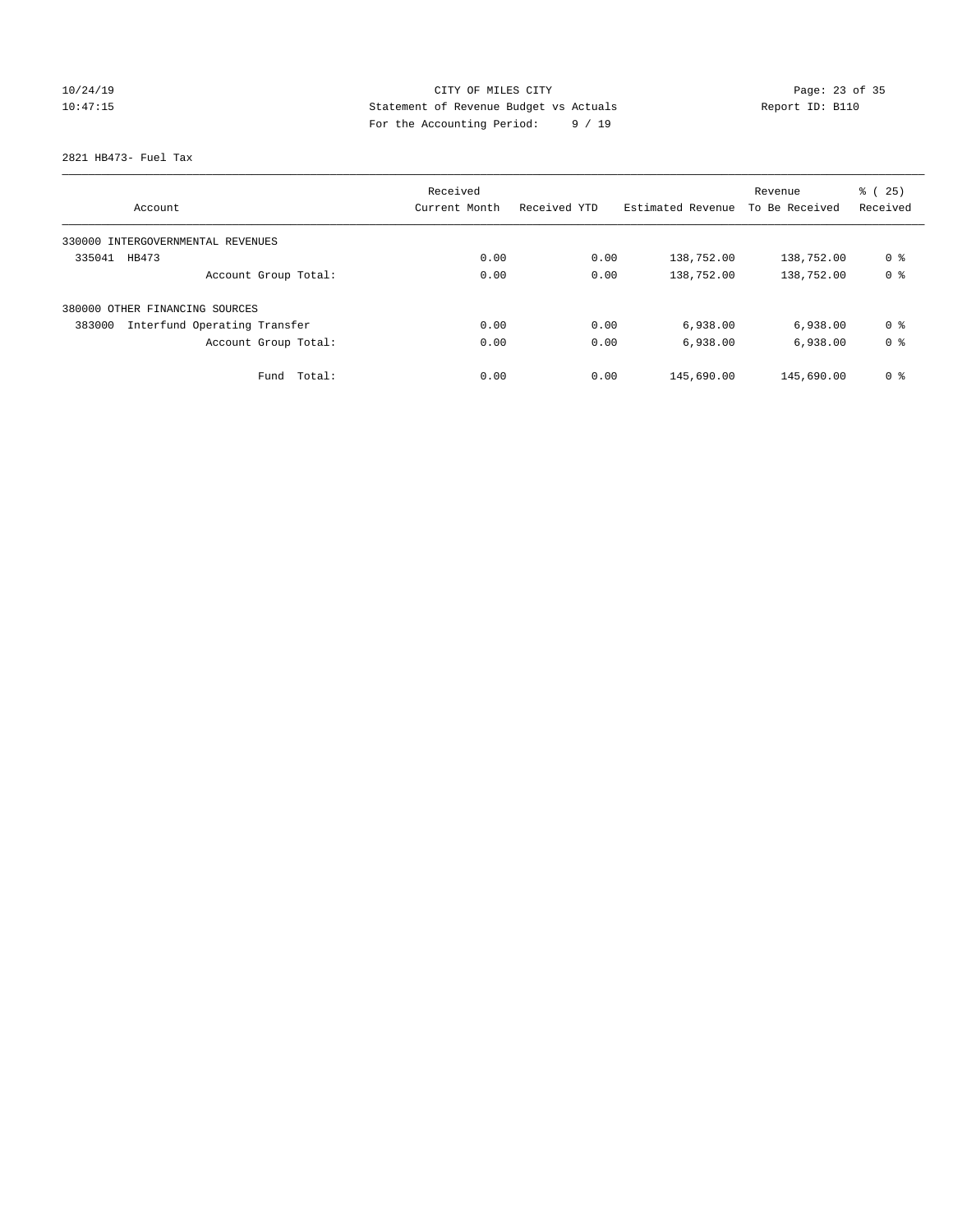## 10/24/19 **Page: 24 of 35** CITY OF MILES CITY **Page: 24 of 35** 10:47:15 Statement of Revenue Budget vs Actuals Report ID: B110 For the Accounting Period: 9 / 19

2850 911 EMERGENCY

|        | Account                           |        | Received<br>Current Month | Received YTD | Estimated Revenue | Revenue<br>To Be Received | % (25)<br>Received |
|--------|-----------------------------------|--------|---------------------------|--------------|-------------------|---------------------------|--------------------|
|        | 330000 INTERGOVERNMENTAL REVENUES |        |                           |              |                   |                           |                    |
| 334014 | 911 State Grant                   |        | 0.00                      | 0.00         | 371,790.00        | 371,790.00                | 0 %                |
| 335080 | Basic 911 Funds                   |        | 0.00                      | 56,798.23    | 138,000.00        | 81,201.77                 | 41 %               |
| 335081 | Enhanced 911 Funds                |        | 0.00                      | 0.00         | 63,000.00         | 63,000.00                 | 0 <sup>8</sup>     |
|        | Account Group Total:              |        | 0.00                      | 56,798.23    | 572,790.00        | 515,991.77                | $10*$              |
|        | 370000 INVESTMENT EARNINGS        |        |                           |              |                   |                           |                    |
| 371010 | Investment Earnings               |        | 0.00                      | 893.55       | 6,800.00          | 5,906.45                  | $13*$              |
|        | Account Group Total:              |        | 0.00                      | 893.55       | 6,800.00          | 5,906.45                  | $13*$              |
|        | Fund                              | Total: | 0.00                      | 57,691.78    | 579,590.00        | 521,898.22                | $10*$              |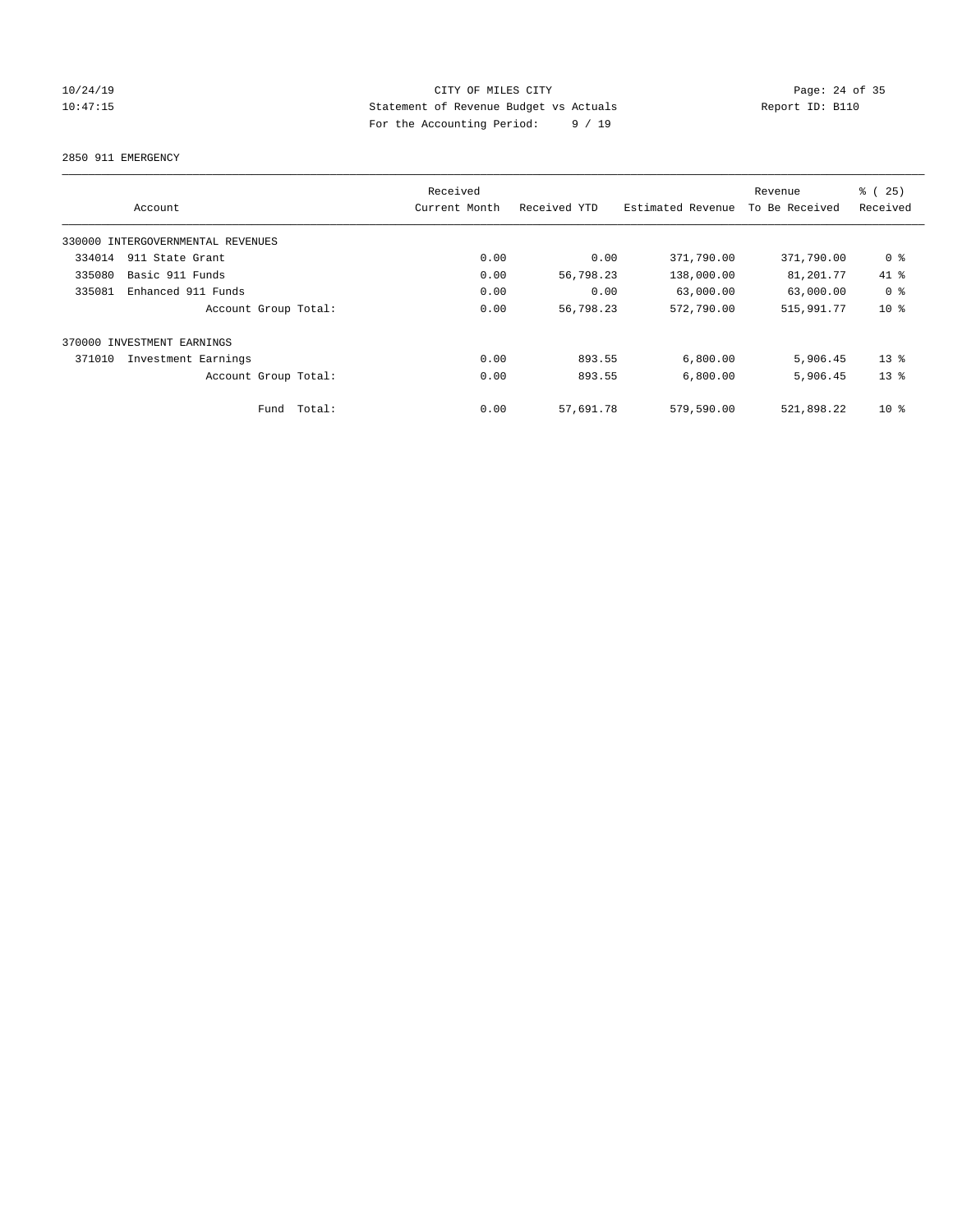## 10/24/19 **Page: 25 of 35** CITY OF MILES CITY **Page: 25 of 35** 10:47:15 Statement of Revenue Budget vs Actuals Report ID: B110 For the Accounting Period: 9 / 19

2880 LIBRARY GRANTS

|        | Account                           | Received<br>Current Month | Received YTD | Estimated Revenue | Revenue<br>To Be Received | 8 (25)<br>Received |
|--------|-----------------------------------|---------------------------|--------------|-------------------|---------------------------|--------------------|
|        | 330000 INTERGOVERNMENTAL REVENUES |                           |              |                   |                           |                    |
| 334100 | Library - State Aid               | 0.00                      | 0.00         | 5,399.00          | 5.399.00                  | 0 %                |
| 334101 | HB#193-Interlibrary Loan Reimb    | 0.00                      | 0.00         | 5,000.00          | 5,000.00                  | 0 <sup>8</sup>     |
| 334105 | Sagebrush Fed/Coal Sev Tax        | 0.00                      | 0.00         | 4,847.00          | 4,847.00                  | 0 <sup>8</sup>     |
|        | Account Group Total:              | 0.00                      | 0.00         | 15,246.00         | 15,246.00                 | 0 <sup>8</sup>     |
|        | Fund Total:                       | 0.00                      | 0.00         | 15,246.00         | 15,246.00                 | 0 %                |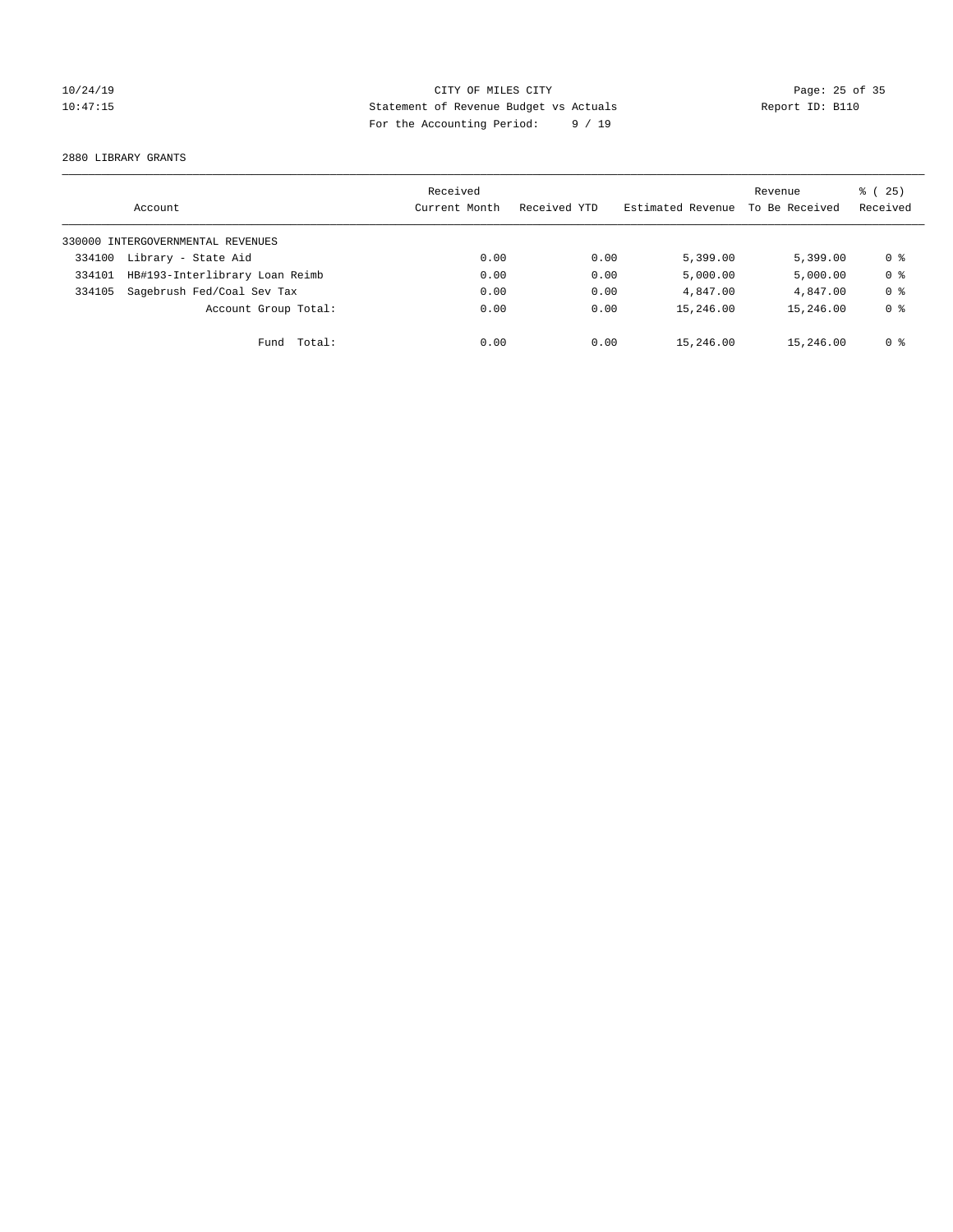## 10/24/19 **Page: 26 of 35** CITY OF MILES CITY **Page: 26 of 35** 10:47:15 Statement of Revenue Budget vs Actuals Report ID: B110 For the Accounting Period: 9 / 19

2935 Historic Preservation

|                                        | Received      |              |                   | Revenue        | % (25)         |
|----------------------------------------|---------------|--------------|-------------------|----------------|----------------|
| Account                                | Current Month | Received YTD | Estimated Revenue | To Be Received | Received       |
| 330000 INTERGOVERNMENTAL REVENUES      |               |              |                   |                |                |
| 334000<br>State Grants                 | 0.00          | 0.00         | 5,500.00          | 5,500.00       | 0 <sup>8</sup> |
| Account Group Total:                   | 0.00          | 0.00         | 5,500.00          | 5,500.00       | 0 <sup>8</sup> |
| 340000 Charges for Services            |               |              |                   |                |                |
| Preservation Service Fees<br>346080    | 0.00          | 0.00         | 1,200.00          | 1,200.00       | 0 <sup>8</sup> |
| Account Group Total:                   | 0.00          | 0.00         | 1,200.00          | 1,200.00       | 0 <sup>8</sup> |
| 380000 OTHER FINANCING SOURCES         |               |              |                   |                |                |
| Interfund Operating Transfer<br>383000 | 0.00          | 0.00         | 2,200.00          | 2,200.00       | 0 <sup>8</sup> |
| Account Group Total:                   | 0.00          | 0.00         | 2,200.00          | 2,200.00       | 0 <sup>8</sup> |
| Fund Total:                            | 0.00          | 0.00         | 8,900.00          | 8,900.00       | 0 <sup>8</sup> |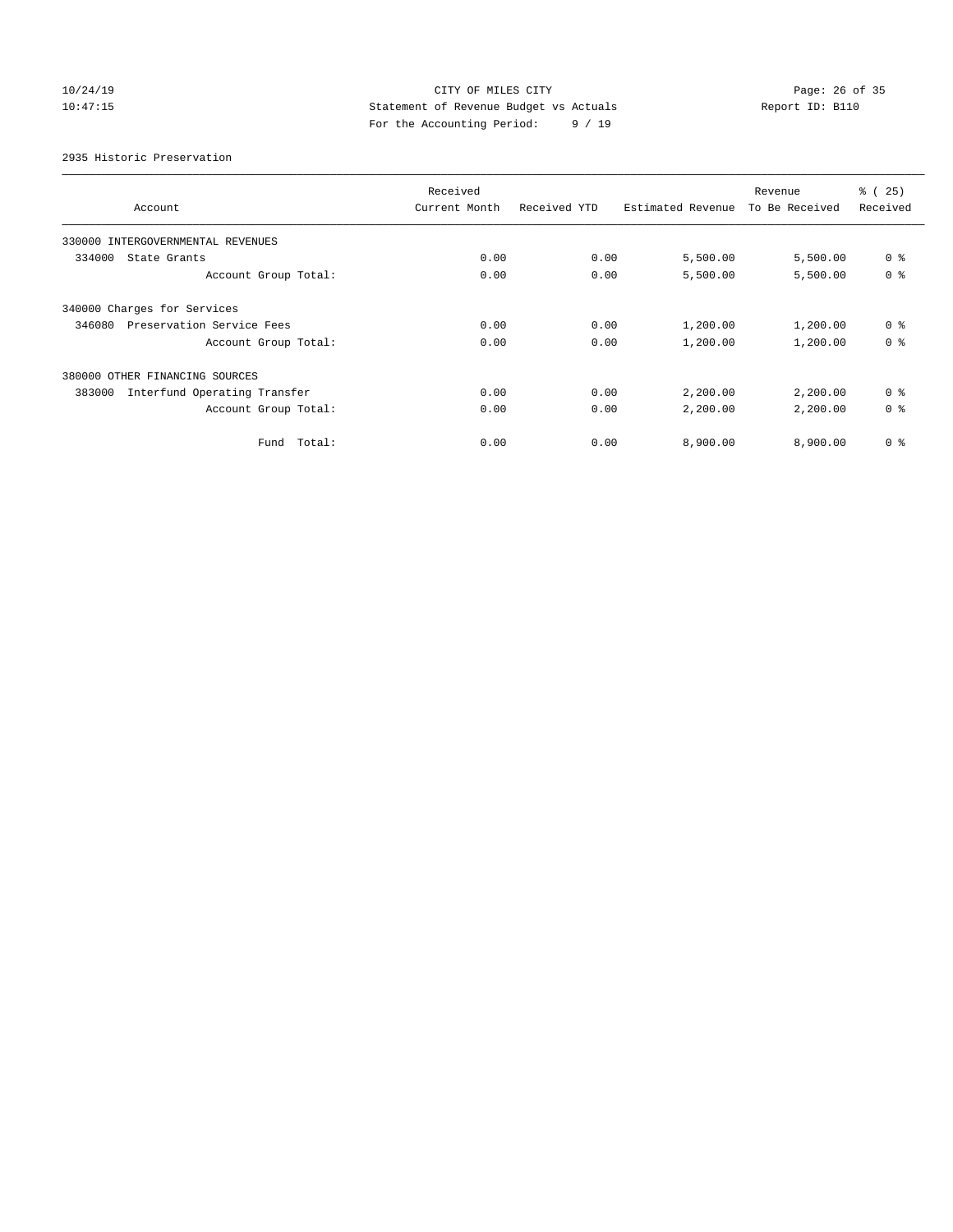## 10/24/19 Page: 27 of 35 10:47:15 Statement of Revenue Budget vs Actuals Report ID: B110 For the Accounting Period: 9 / 19

2985 RETIRED SENIOR VOLUNTEER PROG (RSVP)

| Account                           |        | Received<br>Current Month | Received YTD | Estimated Revenue | Revenue<br>To Be Received | % (25)<br>Received |
|-----------------------------------|--------|---------------------------|--------------|-------------------|---------------------------|--------------------|
|                                   |        |                           |              |                   |                           |                    |
| 330000 INTERGOVERNMENTAL REVENUES |        |                           |              |                   |                           |                    |
| 331165<br>RSVP FEDERAL GRANTS     |        | 4,959.01                  | 13,051.53    | 78,912.00         | 65,860.47                 | $17$ %             |
| Account Group Total:              |        | 4,959.01                  | 13,051.53    | 78,912.00         | 65,860.47                 | $17*$              |
| 360000 MISCELLANEOUS REVENUE      |        |                           |              |                   |                           |                    |
| 362020<br>MISC REVENUE            |        | 157.00                    | 3,595.78     | 18,600.00         | 15,004.22                 | 19 <sup>8</sup>    |
| Account Group Total:              |        | 157.00                    | 3,595.78     | 18,600.00         | 15,004.22                 | 19 <sup>8</sup>    |
| 370000 INVESTMENT EARNINGS        |        |                           |              |                   |                           |                    |
| 371010<br>Investment Earnings     |        | 0.00                      | 14.44        | 0.00              | $-14.44$                  | $***$ $ -$         |
| Account Group Total:              |        | 0.00                      | 14.44        | 0.00              | $-14.44$                  | $***$ $\approx$    |
| Fund                              | Total: | 5,116.01                  | 16,661.75    | 97,512.00         | 80,850.25                 | $17*$              |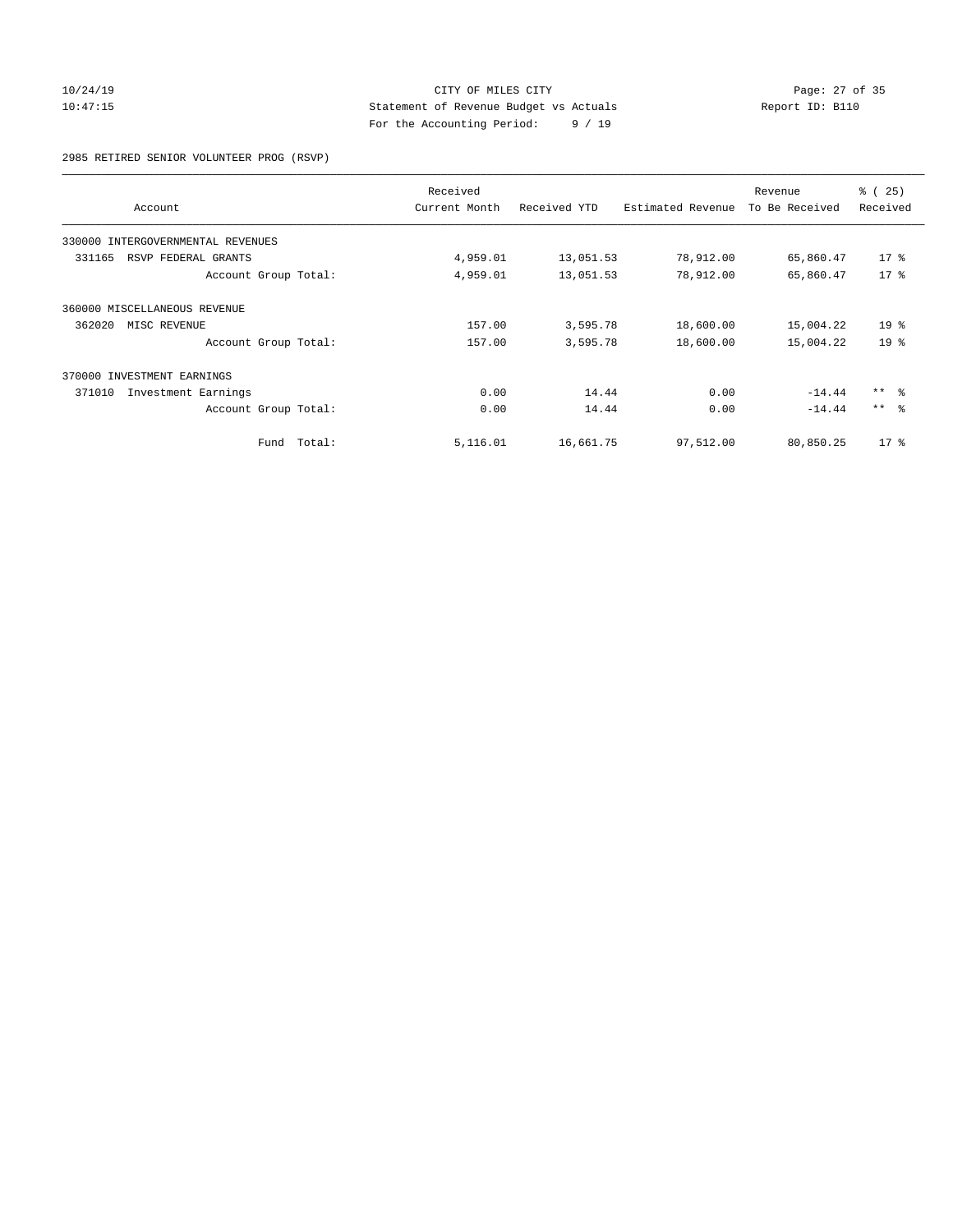## 10/24/19 Page: 28 of 35 10:47:15 Statement of Revenue Budget vs Actuals Report ID: B110 For the Accounting Period: 9 / 19

3670 SID 211

| Account                                           | Received<br>Current Month | Received YTD | Estimated Revenue | Revenue<br>To Be Received | 8 (25)<br>Received |
|---------------------------------------------------|---------------------------|--------------|-------------------|---------------------------|--------------------|
| 360000 MISCELLANEOUS REVENUE                      |                           |              |                   |                           |                    |
| Bond Principal and Interest Assessments<br>363020 | 0.00                      | 0.00         | 5,347.00          | 5,347.00                  | 0 %                |
| Account Group Total:                              | 0.00                      | 0.00         | 5,347.00          | 5,347.00                  | 0 %                |
| Total:<br>Fund                                    | 0.00                      | 0.00         | 5,347.00          | 5,347.00                  | 0 %                |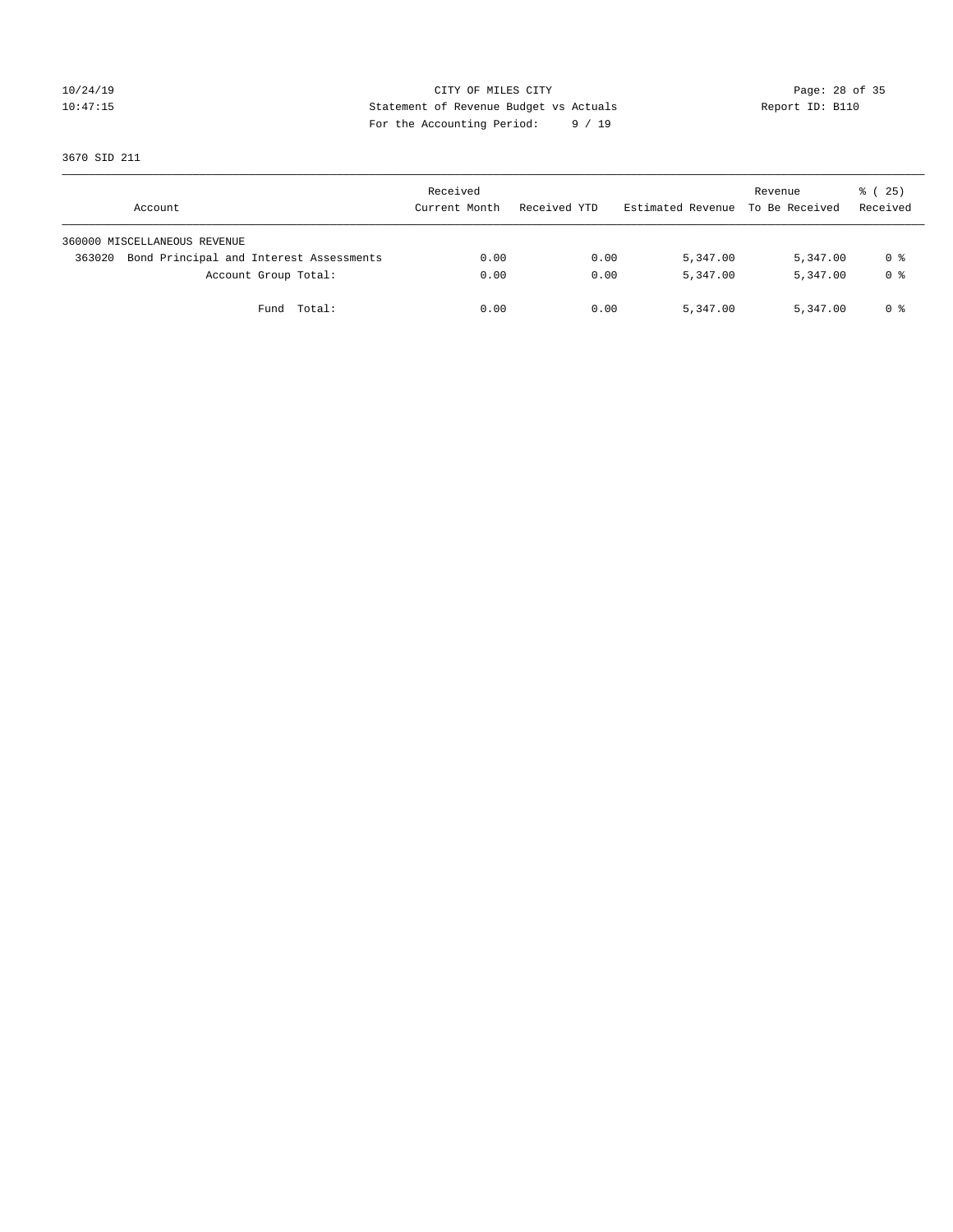## 10/24/19 **Page: 29 of 35** CITY OF MILES CITY **Page: 29 of 35** 10:47:15 Statement of Revenue Budget vs Actuals Report ID: B110 For the Accounting Period: 9 / 19

4000 General Fund Capitol Improvement Fund

| Account                       | Received<br>Current Month | Received YTD | Estimated Revenue | Revenue<br>To Be Received | $\frac{1}{6}$ ( 25)<br>Received |
|-------------------------------|---------------------------|--------------|-------------------|---------------------------|---------------------------------|
| 370000 INVESTMENT EARNINGS    |                           |              |                   |                           |                                 |
| Investment Earnings<br>371010 | 0.00                      | 198.16       | 1,400.00          | 1,201.84                  | $14*$                           |
| Account Group Total:          | 0.00                      | 198.16       | 1,400.00          | 1,201.84                  | $14*$                           |
| Fund Total:                   | 0.00                      | 198.16       | 1,400.00          | 1,201.84                  | $14*$                           |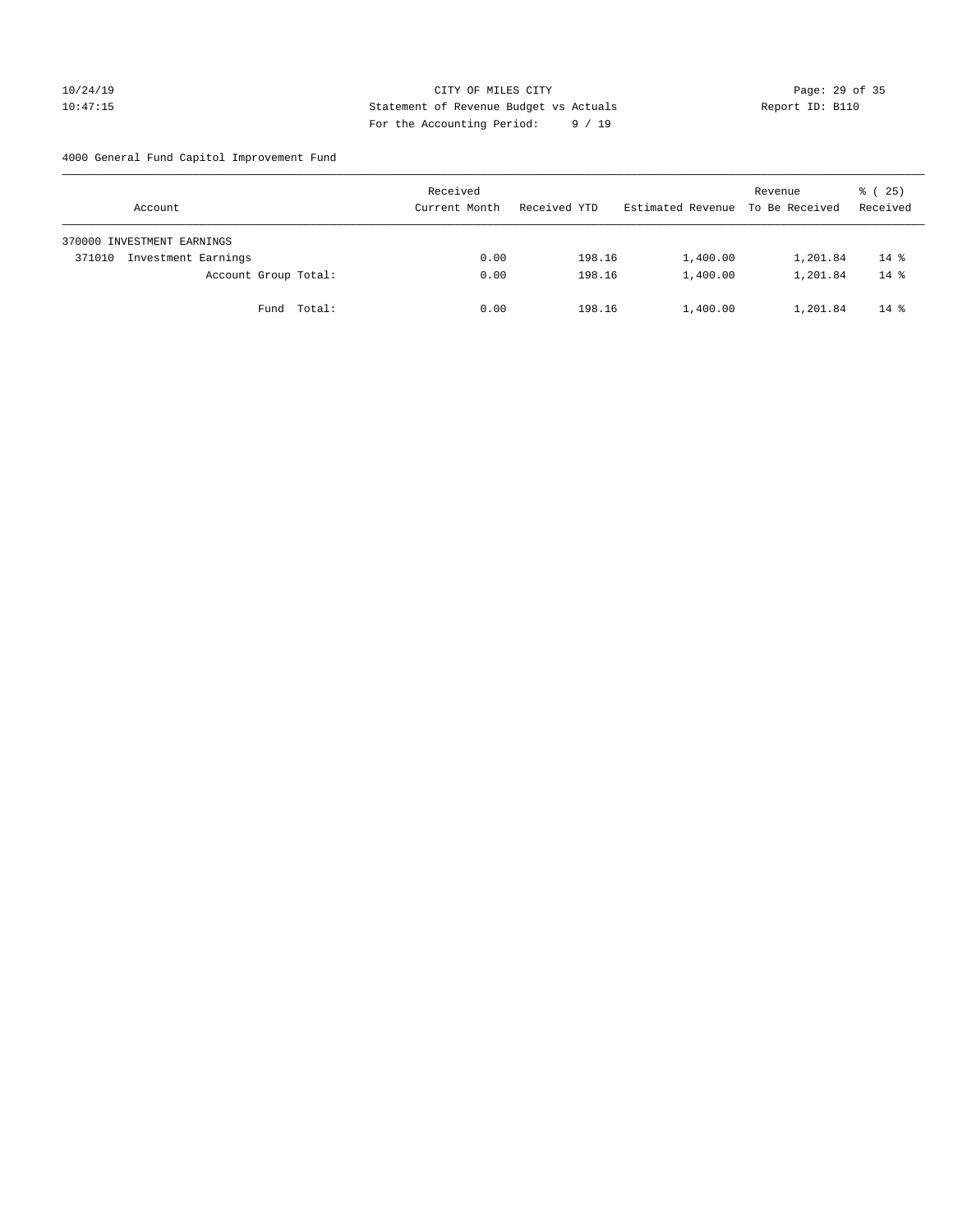## 10/24/19 **Page: 30 of 35** CITY OF MILES CITY **Page: 30 of 35** 10:47:15 Statement of Revenue Budget vs Actuals Report ID: B110 For the Accounting Period: 9 / 19

4060 CAPITAL IMPROV-PUBLIC WORKS

|        |                                    | Received      |              |                   | Revenue        | % (25)          |
|--------|------------------------------------|---------------|--------------|-------------------|----------------|-----------------|
|        | Account                            | Current Month | Received YTD | Estimated Revenue | To Be Received | Received        |
|        | 320000 LICENSES AND PERMITS        |               |              |                   |                |                 |
| 323040 | Other Miscellaneous Permits        | 600.00        | 2,000.00     | 4,200.00          | 2,200.00       | 48 %            |
|        | Account Group Total:               | 600.00        | 2,000.00     | 4,200.00          | 2,200.00       | 48 %            |
|        | 340000 Charges for Services        |               |              |                   |                |                 |
| 343014 | Street Cleaning                    | 0.00          | 0.00         | 10,800.00         | 10,800.00      | 0 <sup>8</sup>  |
| 343016 | Prkg Vio/Off Str-Impnd Fees        | 0.00          | 0.00         | 500.00            | 500.00         | 0 <sup>8</sup>  |
| 343018 | Sale of Street & Roadway Materials | 0.00          | 0.00         | 1,000.00          | 1,000.00       | 0 <sup>8</sup>  |
|        | Account Group Total:               | 0.00          | 0.00         | 12,300.00         | 12,300.00      | 0 <sup>8</sup>  |
|        | 370000 INVESTMENT EARNINGS         |               |              |                   |                |                 |
| 371010 | Investment Earnings                | 0.00          | 1,371.97     | 2,500.00          | 1,128.03       | 55 <sup>8</sup> |
|        | Account Group Total:               | 0.00          | 1,371.97     | 2,500.00          | 1,128.03       | 55 <sup>8</sup> |
|        | Total:<br>Fund                     | 600.00        | 3,371.97     | 19,000.00         | 15,628.03      | 18 <sup>8</sup> |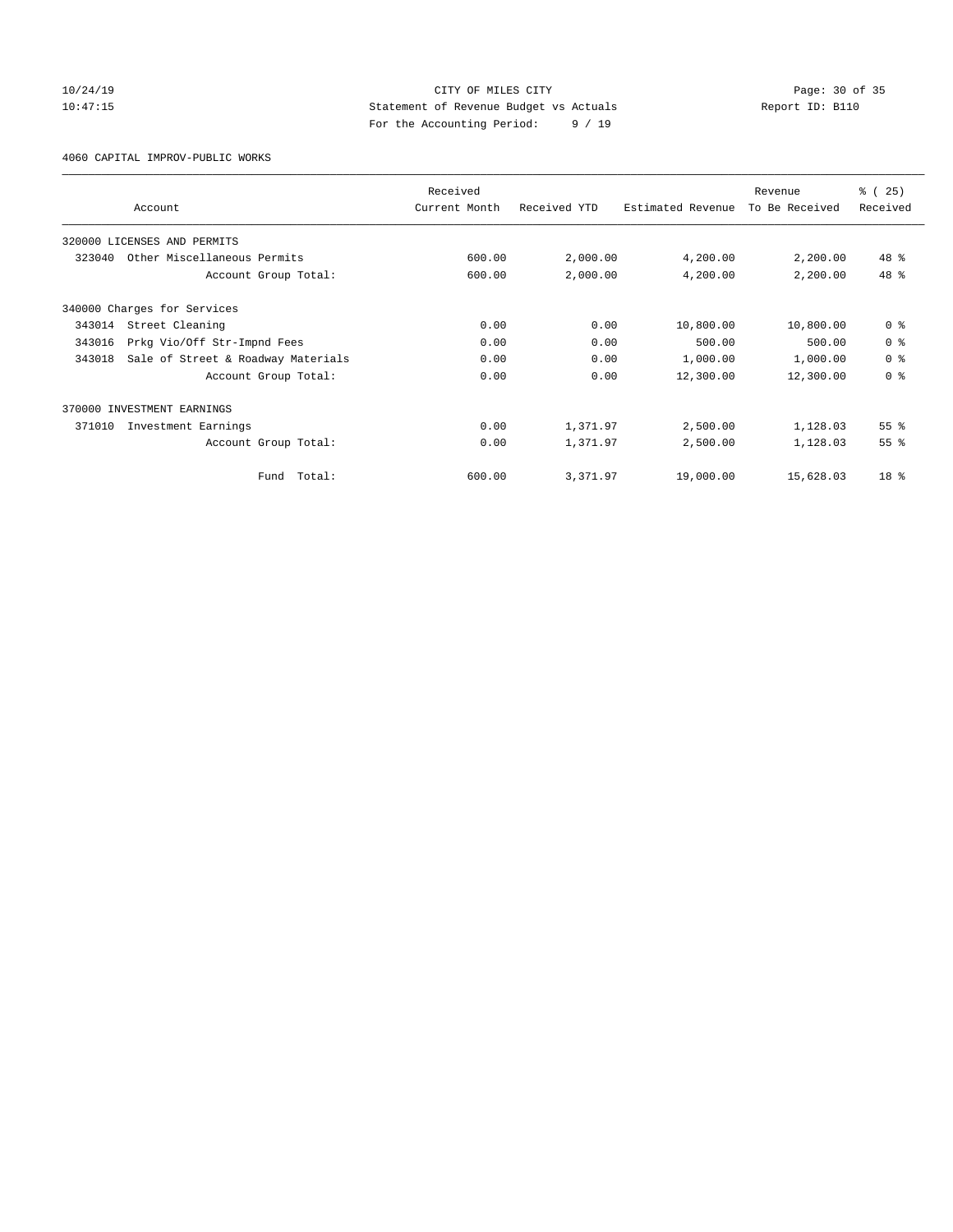## 10/24/19 Page: 31 of 35 10:47:15 Statement of Revenue Budget vs Actuals Report ID: B110 For the Accounting Period: 9 / 19

## 5210 WATER UTILITY

|        |                                | Received      |              |                   | Revenue        | % (25)          |
|--------|--------------------------------|---------------|--------------|-------------------|----------------|-----------------|
|        | Account                        | Current Month | Received YTD | Estimated Revenue | To Be Received | Received        |
|        | 340000 Charges for Services    |               |              |                   |                |                 |
| 343021 | Metered Water Sales            | 204,505.41    | 655,248.16   | 1,989,000.00      | 1,333,751.84   | 33 <sup>8</sup> |
| 343022 | Unmetered Water Sales/Chrgoffs | 92.20         | 294.33       | 500.00            | 205.67         | 59 %            |
| 343023 | Bulk Water Sales               | 0.00          | 3,440.43     | 10,000.00         | 6,559.57       | $34$ $%$        |
| 343025 | Hookup Fee                     | 35.00         | 105.00       | 2,500.00          | 2,395.00       | 4%              |
| 343026 | Water Install/Tap Chrgs/Labor  | 0.00          | 448.00       | 7,000.00          | 6,552.00       | 6 %             |
| 343027 | Chg for Wtr Dept. Serv         | 5,105.57      | 14, 117. 45  | 15,000.00         | 882.55         | 94.8            |
| 343029 | Curb Stop Replacement Fee      | 3,629.00      | 10,907.00    | 43,000.00         | 32,093.00      | $25$ $%$        |
|        | Account Group Total:           | 213, 367. 18  | 684,560.37   | 2,067,000.00      | 1,382,439.63   | 33 <sup>8</sup> |
| 370000 | INVESTMENT EARNINGS            |               |              |                   |                |                 |
| 371010 | Investment Earnings            | 0.00          | 13,097.97    | 45,000.00         | 31,902.03      | $29$ $%$        |
|        | Account Group Total:           | 0.00          | 13,097.97    | 45,000.00         | 31,902.03      | 29%             |
|        | Total:<br>Fund                 | 213, 367. 18  | 697,658.34   | 2,112,000.00      | 1, 414, 341.66 | 33 <sup>8</sup> |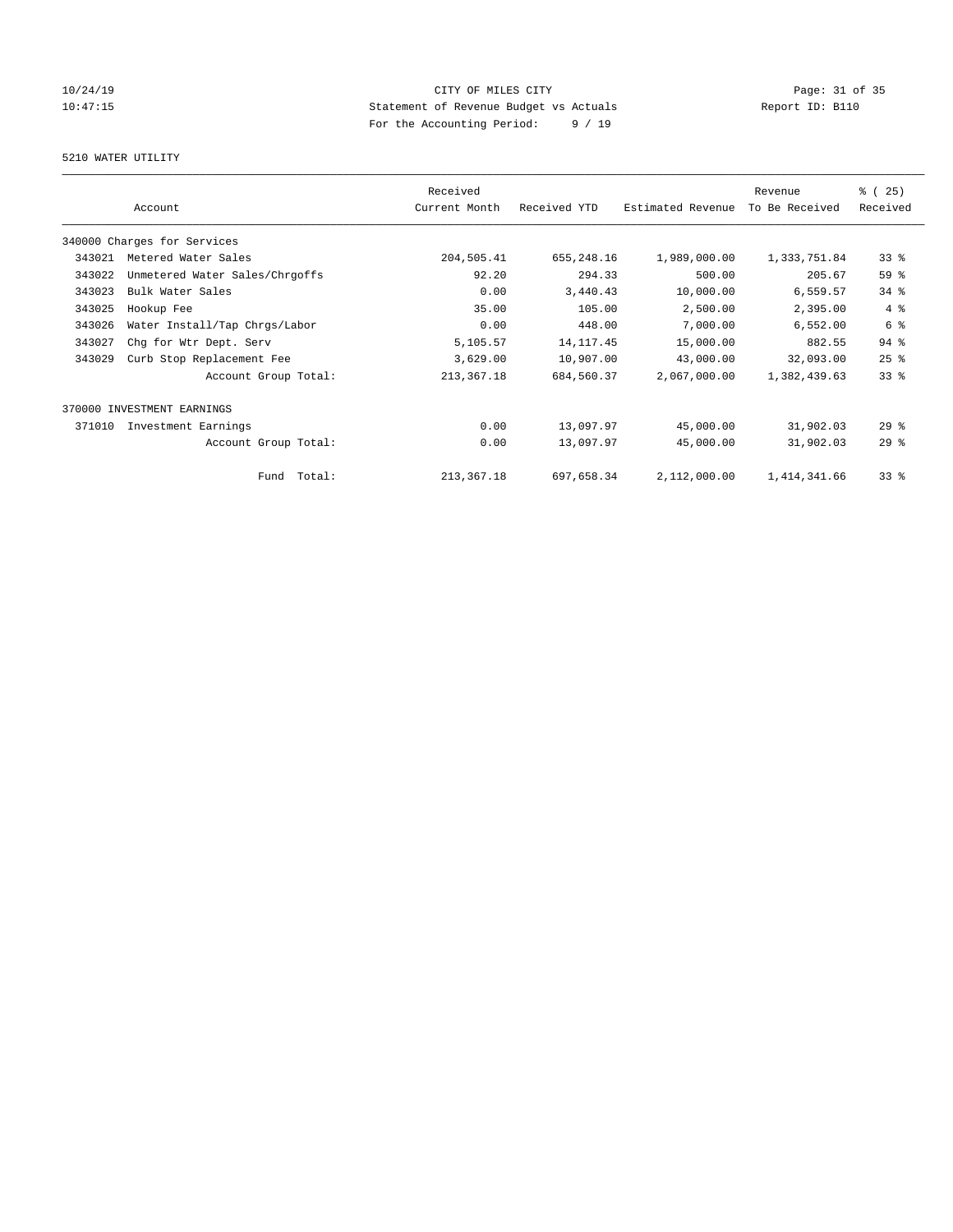## 10/24/19 **Page: 32 of 35** CITY OF MILES CITY **Page: 32 of 35** 10:47:15 Statement of Revenue Budget vs Actuals Report ID: B110 For the Accounting Period: 9 / 19

## 5310 SEWER UTILITY

|        |                                     | Received      |              |                   | Revenue        | % (25)                  |
|--------|-------------------------------------|---------------|--------------|-------------------|----------------|-------------------------|
|        | Account                             | Current Month | Received YTD | Estimated Revenue | To Be Received | Received                |
|        | 340000 Charges for Services         |               |              |                   |                |                         |
| 341075 | Serv/Cnty-Interlocal Agmt           | 0.00          | 0.00         | 1,530.00          | 1,530.00       | 0 <sup>8</sup>          |
| 343031 | Sewer Service Charges               | 164,580.66    | 499,904.95   | 2,040,000.00      | 1,540,095.05   | 25%                     |
| 343032 | Sewer Installation Charges/Chrgoffs | 92.20         | 294.33       | 1,500.00          | 1,205.67       | $20*$                   |
| 343033 | Hookup Fee                          | 0.00          | 0.00         | 1,000.00          | 1,000.00       | 0 <sup>8</sup>          |
| 343034 | Treatment Facilities Fees           | 90.00         | 335.00       | 2,000.00          | 1,665.00       | 17 <sup>8</sup>         |
| 343036 | Miscellaneous Sewer Revenue (Labor) | 414.36        | 414.36       | 4,000.00          | 3,585.64       | 10 <sup>8</sup>         |
| 343037 | Baker Road Etc.                     | 1,191.18      | 3,604.30     | 12,000.00         | 8,395.70       | $30*$                   |
|        | Account Group Total:                | 166,368.40    | 504,552.94   | 2,062,030.00      | 1,557,477.06   | $24$ %                  |
|        | 360000 MISCELLANEOUS REVENUE        |               |              |                   |                |                         |
|        | 361010 Land Rental                  | 0.00          | 2,873.90     | 0.00              | $-2,873.90$    | $***$ $=$ $\frac{6}{5}$ |
|        | Account Group Total:                | 0.00          | 2,873.90     | 0.00              | $-2.873.90$    | $***$<br>- 옹            |
|        | 370000 INVESTMENT EARNINGS          |               |              |                   |                |                         |
| 371010 | Investment Earnings                 | 0.00          | 7,564.01     | 35,000.00         | 27, 435.99     | $22$ $%$                |
|        | Account Group Total:                | 0.00          | 7,564.01     | 35,000.00         | 27, 435.99     | $22$ $%$                |
|        | 380000 OTHER FINANCING SOURCES      |               |              |                   |                |                         |
| 381070 | Proceeds/Loans/Intercap 016-2015    | 0.00          | 0.00         | 489, 355, 00      | 489, 355.00    | 0 <sup>8</sup>          |
|        | Account Group Total:                | 0.00          | 0.00         | 489, 355.00       | 489,355.00     | 0 <sup>8</sup>          |
|        | Fund Total:                         | 166, 368.40   | 514,990.85   | 2,586,385.00      | 2,071,394.15   | $20*$                   |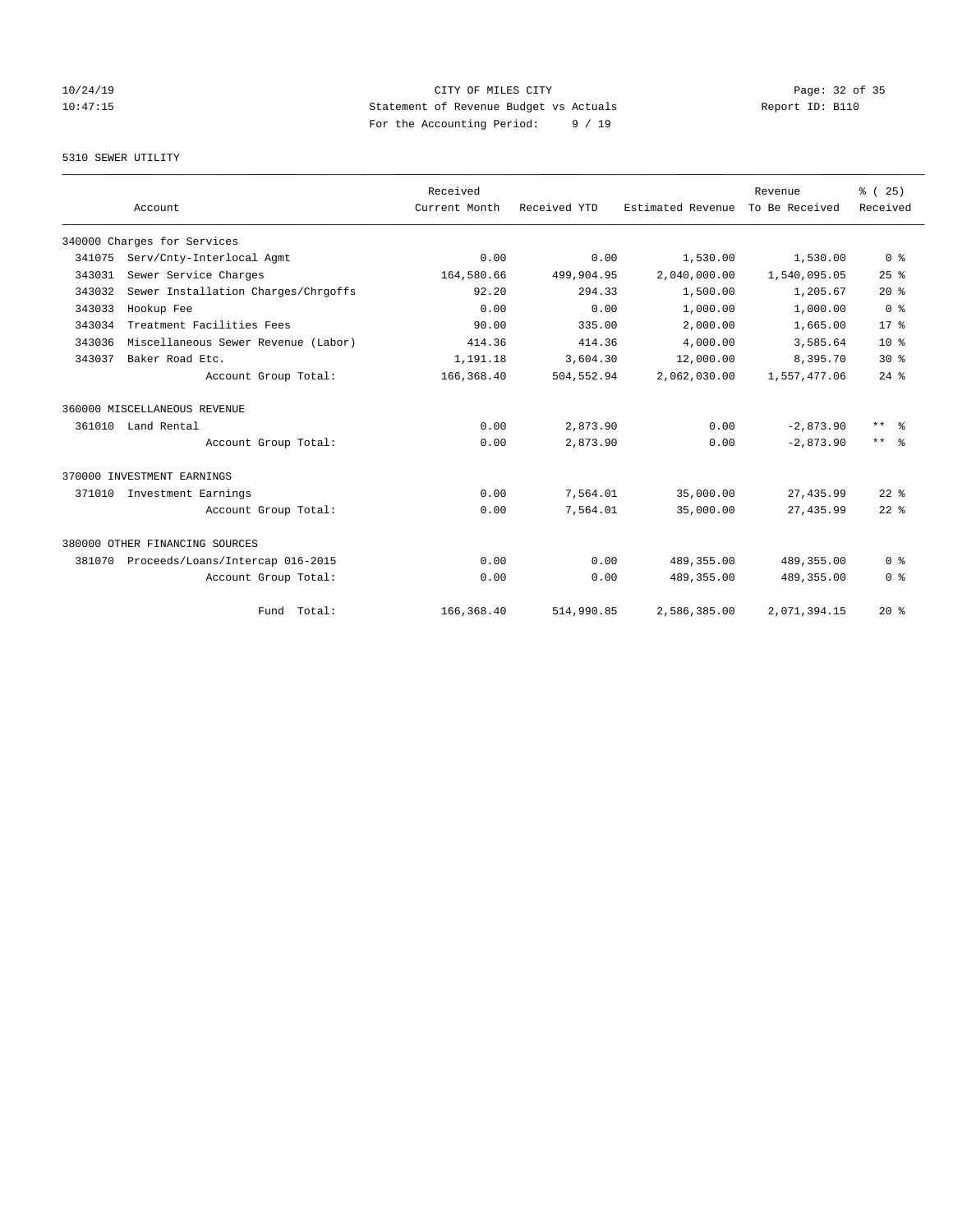## 10/24/19 Page: 33 of 35 10:47:15 Statement of Revenue Budget vs Actuals Report ID: B110 For the Accounting Period: 9 / 19

5510 AMBULANCE FUND

|              |                                        | Received      |              |                   | Revenue        | % (25)          |
|--------------|----------------------------------------|---------------|--------------|-------------------|----------------|-----------------|
|              | Account                                | Current Month | Received YTD | Estimated Revenue | To Be Received | Received        |
| 310000 TAXES |                                        |               |              |                   |                |                 |
| 311010       | Real Property Taxes                    | 7.44          | 86.40        | 9,284.00          | 9,197.60       | 1 <sup>8</sup>  |
| 311020       | Personal Property Taxes                | $-0.16$       | 10.50        | 231.00            | 220.50         | 5 <sup>8</sup>  |
| 312000       | Penalty & Interest on Delinquent Taxes | 0.56          | 6.11         | 25.00             | 18.89          | $24$ $%$        |
|              | Account Group Total:                   | 7.84          | 103.01       | 9,540.00          | 9,436.99       | 1 <sup>8</sup>  |
|              | 330000 INTERGOVERNMENTAL REVENUES      |               |              |                   |                |                 |
| 331040       | Medicaid Supplemental Program-State    | 0.00          | 0.00         | 12,500.00         | 12,500.00      | 0 <sup>8</sup>  |
| 334000       | State Grants                           | 0.00          | 0.00         | 50,000.00         | 50,000.00      | 0 <sup>8</sup>  |
|              | Account Group Total:                   | 0.00          | 0.00         | 62,500.00         | 62,500.00      | 0 <sup>8</sup>  |
|              | 340000 Charges for Services            |               |              |                   |                |                 |
| 341075       | Serv/Cnty-Interlocal Agmt              | 0.00          | 0.00         | 45,000.00         | 45,000.00      | 0 <sup>8</sup>  |
| 342026       | Ambulance Charges                      | 100,618.25    | 332,504.30   | 914, 133, 00      | 581,628.70     | 36 <sup>8</sup> |
| 342027       | Ambulance Standby                      | 840.00        | 840.00       | 7,000.00          | 6,160.00       | $12*$           |
|              | Account Group Total:                   | 101,458.25    | 333, 344.30  | 966,133.00        | 632,788.70     | 35 <sup>8</sup> |
|              | 360000 MISCELLANEOUS REVENUE           |               |              |                   |                |                 |
| 366010       | Misc- From Charge off Accts            | 573.87        | 6,141.24     | 5,500.00          | $-641.24$      | $112*$          |
| 367000       | Sale of Junk or Salvage                | 0.00          | 0.00         | 1,000.00          | 1,000.00       | 0 <sup>8</sup>  |
|              | Account Group Total:                   | 573.87        | 6,141.24     | 6,500.00          | 358.76         | 94.8            |
|              | Fund Total:                            | 102,039.96    | 339,588.55   | 1,044,673.00      | 705,084.45     | 33%             |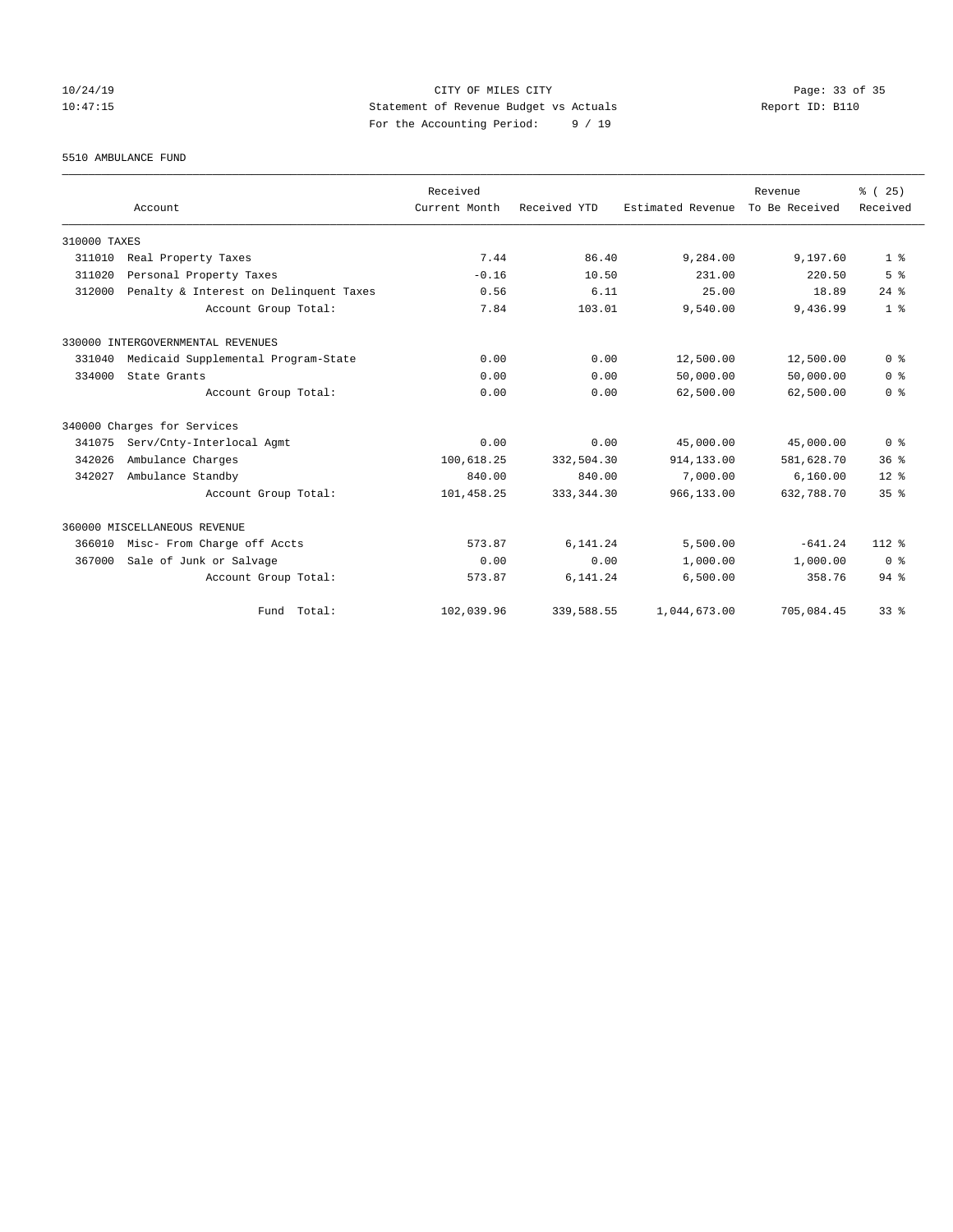## 10/24/19 **Page: 34 of 35** CITY OF MILES CITY **Page: 34 of 35** 10:47:15 Statement of Revenue Budget vs Actuals Report ID: B110 For the Accounting Period: 9 / 19

#### 5610 AIRPORT OPERATING

|              |                                         | Received      |              |                                  | Revenue     | % (25)          |
|--------------|-----------------------------------------|---------------|--------------|----------------------------------|-------------|-----------------|
|              | Account                                 | Current Month | Received YTD | Estimated Revenue To Be Received |             | Received        |
| 310000 TAXES |                                         |               |              |                                  |             |                 |
| 311010       | Real Property Taxes                     | 11.17         | 129.62       | 13,926.00                        | 13,796.38   | 1 <sup>8</sup>  |
| 311020       | Personal Property Taxes                 | $-0.24$       | 15.77        | 347.00                           | 331.23      | 5 <sup>8</sup>  |
| 312000       | Penalty & Interest on Delinquent Taxes  | 0.84          | 9.18         | 40.00                            | 30.82       | $23$ $%$        |
|              | Account Group Total:                    | 11.77         | 154.57       | 14, 313.00                       | 14, 158. 43 | 1 <sup>8</sup>  |
|              | 330000 INTERGOVERNMENTAL REVENUES       |               |              |                                  |             |                 |
| 331126       | AIP 019-2021                            | 0.00          | 0.00         | 1.00                             | 1.00        | 0 <sup>8</sup>  |
| 331127       | FAA AIP 017-2018                        | 0.00          | 0.00         | 386,962.00                       | 386,962.00  | 0 <sup>8</sup>  |
| 334060       | Coal Impact Grant-016-2015              | 0.00          | 8,500.00     | 48,900.00                        | 40,400.00   | $17*$           |
|              | Account Group Total:                    | 0.00          | 8,500.00     | 435,863.00                       | 427,363.00  | 2 <sup>8</sup>  |
|              | 340000 Charges for Services             |               |              |                                  |             |                 |
| 341075       | Serv/Cnty-Interlocal Agmt               | 0.00          | 0.00         | 30,000.00                        | 30,000.00   | 0 <sup>8</sup>  |
| 343018       | Sale of Street & Roadway Materials      | 0.00          | 727.80       | 1,000.00                         | 272.20      | 73.8            |
| 343061       | Landing Fees                            | 189.00        | 588.00       | 2,000.00                         | 1,412.00    | $29$ $%$        |
| 343062       | Aviation Fuel                           | 41,517.88     | 157,055.13   | 300,000.00                       | 142,944.87  | $52$ $%$        |
| 343064       | Hangar Rent                             | 6,518.61      | 18,896.67    | 58,000.00                        | 39, 103. 33 | 33 <sup>8</sup> |
| 343065       | Building Rentals                        | 1,200.50      | 3,575.50     | 14,000.00                        | 10,424.50   | 26%             |
| 343067       | Other - Miscellaneous                   | 110.00        | 198.00       | 500.00                           | 302.00      | $40*$           |
| 343069       | Ag Contract                             | 10,500.00     | 10,500.00    | 10,500.00                        | 0.00        | $100$ %         |
|              | Account Group Total:                    | 60,035.99     | 191,541.10   | 416,000.00                       | 224,458.90  | $46*$           |
|              | 360000 MISCELLANEOUS REVENUE            |               |              |                                  |             |                 |
|              | 361010 Land Rental                      | 1,223.80      | 3,921.40     | 25,000.00                        | 21,078.60   | 16 <sup>8</sup> |
| 362020       | MISC REVENUE                            | 44.62         | 48.02        | 300.00                           | 251.98      | $16*$           |
|              | Account Group Total:                    | 1,268.42      | 3,969.42     | 25,300.00                        | 21,330.58   | $16*$           |
|              | 370000 INVESTMENT EARNINGS              |               |              |                                  |             |                 |
|              | 371010 Investment Earnings              | 0.00          | 315.76       | 2,500.00                         | 2,184.24    | $13*$           |
|              | Account Group Total:                    | 0.00          | 315.76       | 2,500.00                         | 2,184.24    | $13*$           |
|              | 380000 OTHER FINANCING SOURCES          |               |              |                                  |             |                 |
|              | 381070 Proceeds/Loans/Intercap 016-2015 | 0.00          | 0.00         | 264,000.00                       | 264,000.00  | 0 <sup>8</sup>  |
|              | Account Group Total:                    | 0.00          | 0.00         | 264,000.00                       | 264,000.00  | 0 <sup>8</sup>  |
|              | Fund Total:                             | 61, 316.18    | 204,480.85   | 1,157,976.00                     | 953, 495.15 | 18 %            |